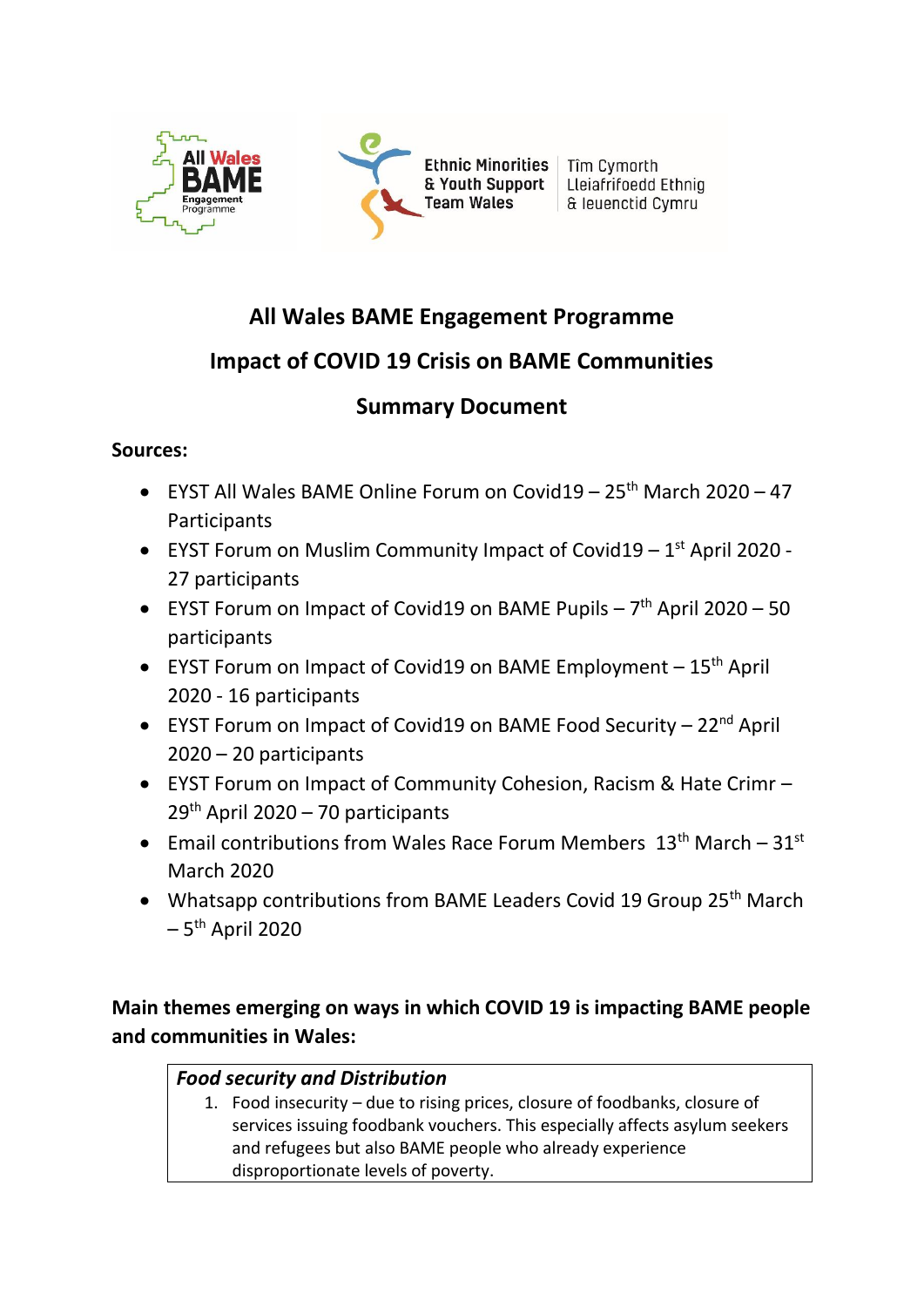- 2. Concern in general for people who don't have money to bulk buy;
- 3. Some mosques are collecting food parcels; there could be more joint work on this.
- 4. With Ramadan approaching, is there some way that police can help with getting food to people safely? Especially the Iftar which is the breaking of the fast and occurs after sunset.
- 5. Food distribution centres are being set up in Swansea that is taking place this week. Riaz Hassan will share information
- 6. Several community food delivery initiatives are being organised locally.
- 7. Free school meals some schools are giving free school meals out in schoolyards, but there is concern that may be scaled back or change in how it is managed if epidemic curve heightens. Food bags are not adapted to religious or cultural or allergy requirements.
- 8. Food bag approach may lead to food waste.
- 9. If people who over 70, or classed in the 'high risk' category are selfisolating at home and need meals provided to them, how will religious observations around food be handled? If food regulations on labelling are set to be relaxed. - If people can't trust their food is properly prepared – halal etc, they will not eat.
- 10. We know that there are food banks and food parcels. We are liaising with Cardiff Council volunteers and South Riverside community development centre.
- 11. We know that this is just the tip of the iceberg
- 12. Food banks across Swansea have seen numbers of clients decrease as there has been shortage of food to provide them. Extra additional support has been offered by Swansea Council.
- 13. There is much confusion over the discrepancy in how various local authorities are handling FSM and what's allowed.

Discussion from Food Security Forum - 22<sup>nd</sup> April 2020 **Who is particularly vulnerable to food insecurity?** 

- Disabled people and people with health conditions
- People who are self-isolating
- People with lack of money, particularly those who were working freelance or cash in hand, where the sector has closed down
- People are struggling for money whilst looking for universal credit.

**Community Based Operations Running in Cardiff:** 

- Oasis is continuing to operate kitchen and is feeding high number of refugees and asylum-seekers daily, some say 100 per day. This is a crucial service to that client group, but there are safety considerations regarding social distancing.
- Riverside pantry [https://foodcardiff.com/blog/riversidepantry/.](https://foodcardiff.com/blog/riversidepantry/) You can contact [pearl.costello@wales.nhs.uk](mailto:pearl.costello@wales.nhs.uk)
- Flourish (Riverside), Oasis Cardiff and Horn Development Association have funds from Big Lottery to support BME communities around food poverty.
- Butetown Community Centre is also distributing food to vulnerable people every Wednesday.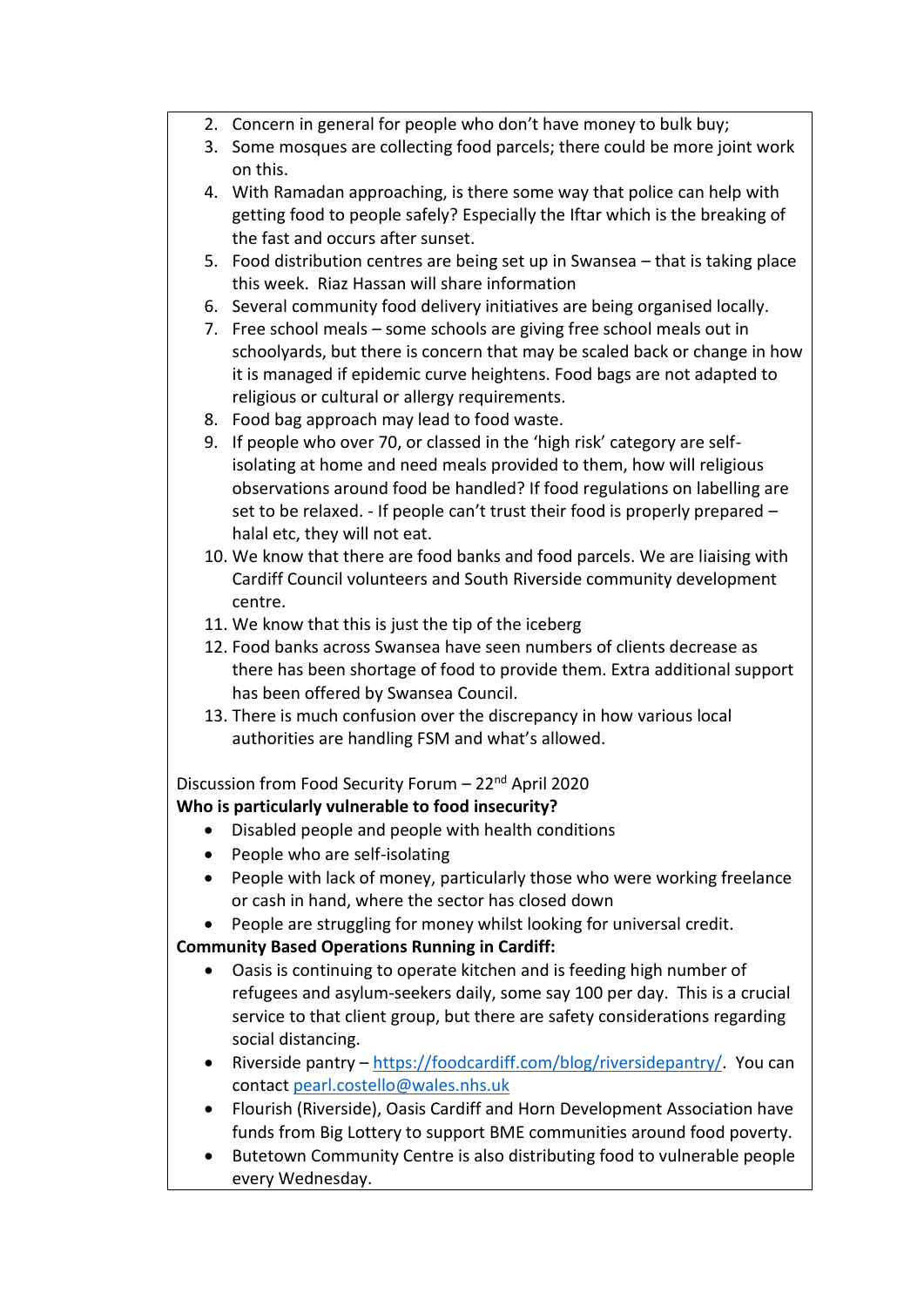- Al-Ikhlas centre in Cardiff are operating a foodbank and have scaled up during the crisis.
- Cardiff foodbanks delivered 55k meals last month, and they are looking to create system with network of food hubs across Cardiff.

#### **Community initiatives in Swansea**

- Centre for African Entrepreneurship (CAE) are collecting fresh and pantry food from Tesco twice per week to parcel and deliver. Every Friday and Monday evening - mostly to refugees and asylum seekers who are in need – for instance people who are living in hostels but cannot cook in hostel. They contact people by phone every Monday and Friday evening to see if they need food, their dietary requirements and then will make them a parcel and deliver to their accommodation. They will let people know what food they have available and try to match their needs. They began by contacting their own networks and former participants but are now getting referrals from other organisations like City of Sanctuary. Whoever is struggling can contact Theodore of CAE by phone. Send Theo the phone number Theo will call that person on evening of the food delivery.
- Sophie from EYST updated that single parent families in Swansea must get cash from cashpoint. Local authority coordinators organise food delivery and take cash.
- In Swansea there is a weekly virtual meeting for organisations supporting refugees and asylum seekers specifically that is a crucial network for distribution and referrals for food provision. EYST, SASS, City of Santuary, SCVS, British Red Cross, Welsh Refugee Council and many others involved.

### **Community initiatives in Newport**

- There are about 12 active food banks in Newport at moment and Newport City Council has injected funding into them. Some are delivering; some are not, and Individual food banks have their own criteria/referral means. Newport's central food bank on Corn Street is delivering food to homes. If one is a signatory, they will do e-voucher. King's Church in Newport are not doing deliveries to homes but are delivering to hubs, so people do not need to go far. Trussell trust is operating voucher scheme.
- Newport is looking at getting something set up with Bethel church that will get culturally appropriate packages to people. They are looking at that with school lunches as well.
- Newport City HUBs now have a free phone number; they are getting foodbank referrals on daily basis - Jesus Cares parcels, Trussell Trust Vouchers. They can arrange pickup slots at certain times at Hubs. Pill HUB are working with Pill Unity to start a Fareshare scheme selling £3 pounds food bags, live tomorrow. They will only have 60 bags per week and don't have halal options
- Newport Hubs are also doing shielding calls, welfare calls for those in receipt of those government parcels. Its about 7 days turn around for parcels to start arriving to a person and there is no provision for dietary or cultural requirements.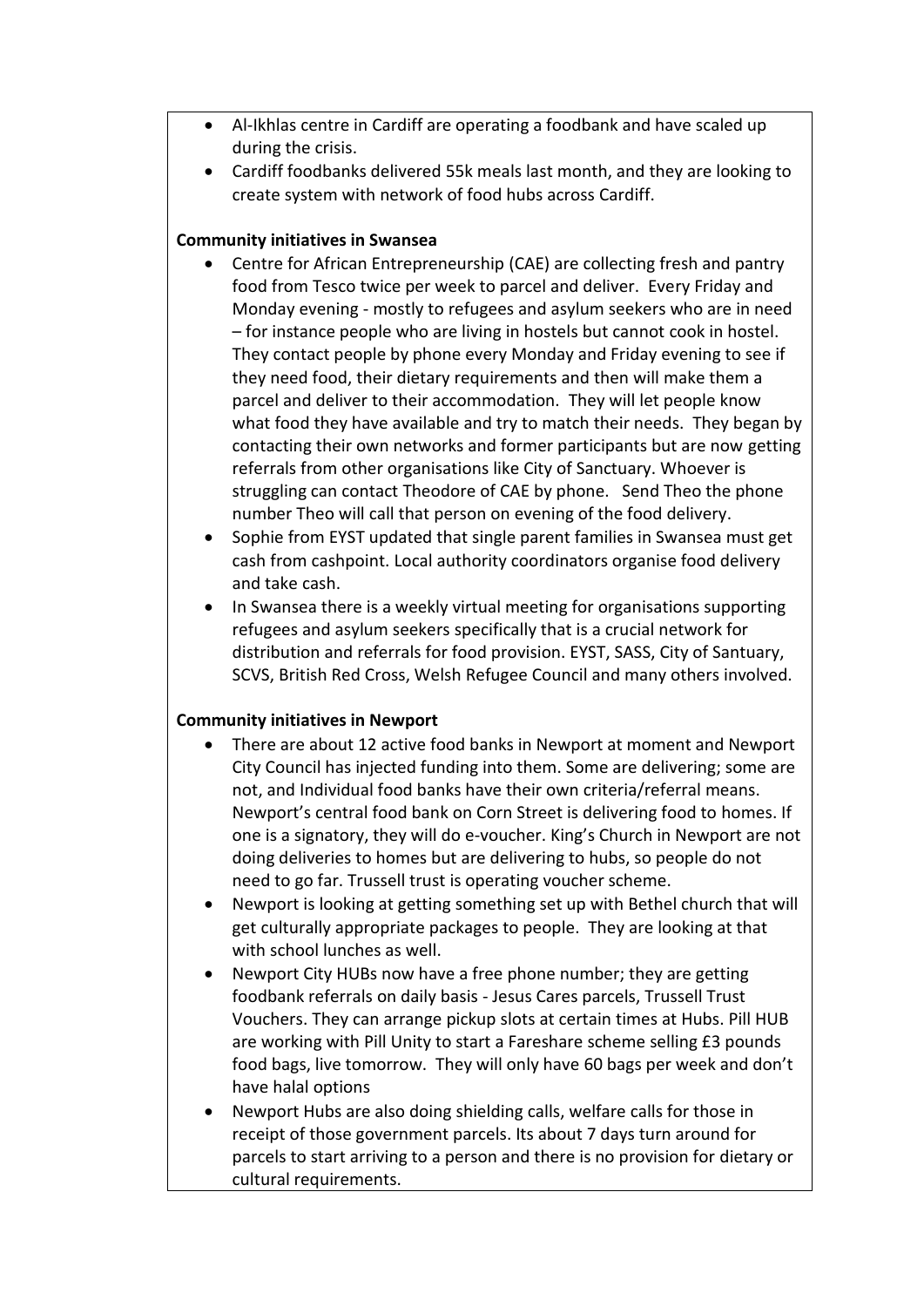- A Newport Council Community Connector refers BAME people to Newport foodbanks every morning, including a large number of asylum seekers and undocumented migrants.
- Feed Newport also considers cultural aspect and are doing very well for people.
- A group of volunteers in St Julians & Beechwood E Newport are doing deliveries; can reach through Facebook group.
- GAVO in Newport are coordinating volunteers "Volunteering Matters". For assistance in Newport with shopping or meds pickup in Newport, phone Newport City Council or email social service. The person will be passed to Newport Community Connectors who can then send referral to volunteering matters.

### **Community initiatives in North Wales**

- There are a few community groups organising to deliver packages, such as NWAMI in Colwyn Bay.
- Sainsburys are prioritising older people for delivery slots.
- AVOW in Wrexham coordinates a volunteer service for people to do shopping for those who can't leave the house.

#### **General food bank notes**

- The biggest challenge for food banks from BAME perspective is making sure that people receive information in way that is appropriate to them. They are not sure that BAME people are getting information about how to access foodbanks.
- Also, they have had feedback on cultural appropriateness of packages. Though some (not all) foodbanks do try to provide culturally and medically appropriate food parcels and ask clients those needs, they do not always have control over what they have in stock and so may not have appropriate items.
- Food banks sometimes do not give big enough parcels not recognising larger size of BAME families on average.
- One Newport support worker will refer a family to three food banks so they can have opportunity to have different items and improve volume of food.
- Individual foodbanks have different criteria/referral systems. Most foodbanks still require a voucher or voucher alternatives -some are operating via what's app – each FB has different mechanism and criteria – some voucher, some what's app message.
- Anecdotally, there is evidence that more people who were on borderline of needing Foodbanks have crossed that line into food insecurity now, due to the time the crisis is going on. Anticipation that still more will do so.

### **Shielding & Welsh Government Food Parcels**

• There is concern about people who were expecting a shielding letter from Welsh Government but haven't received one. Those present had multiple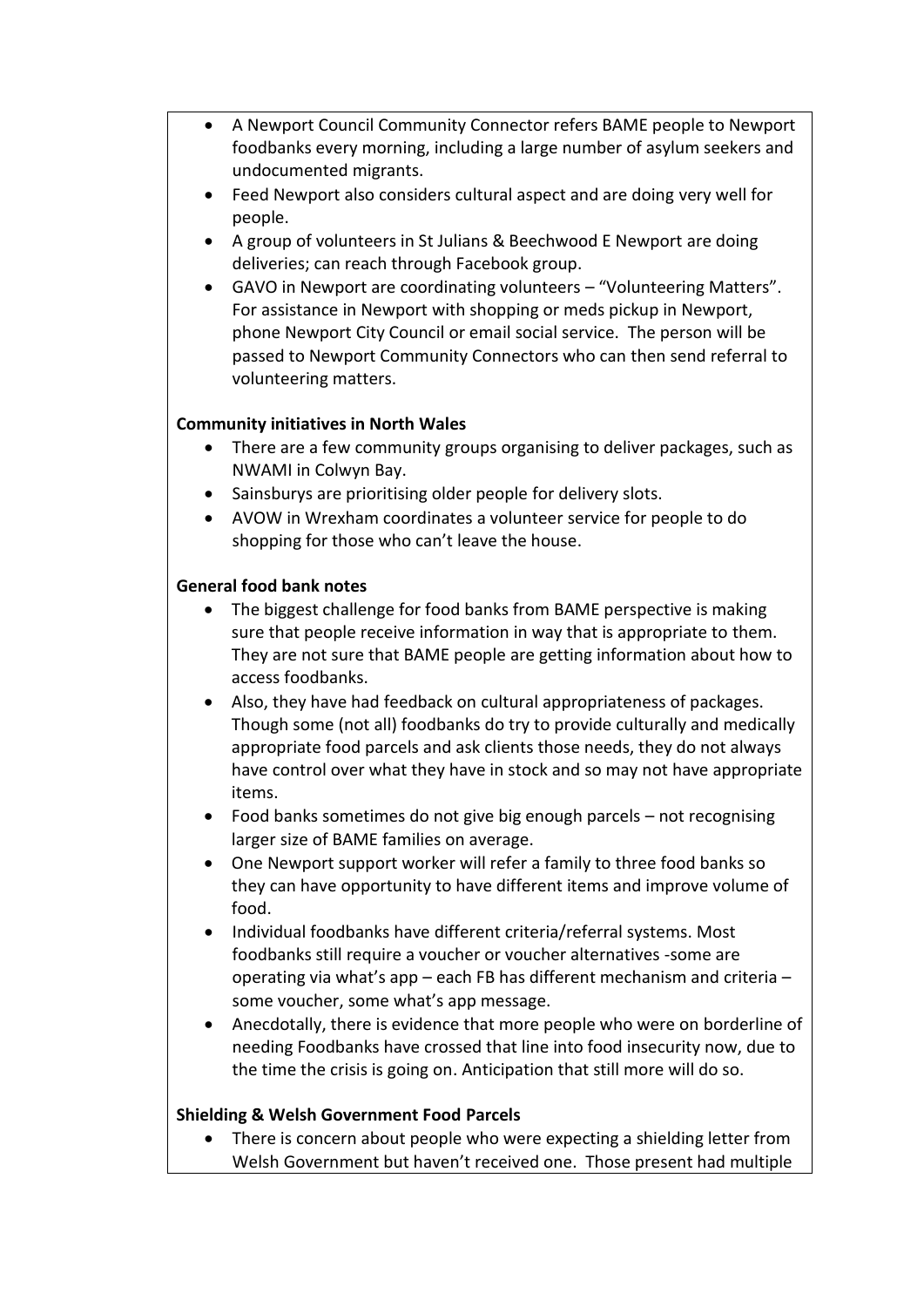examples of clients or neighbours in this position, including one with chest conditions and one person who could pay someone to do shopping but could not find anyone to do so.

- To get a shielding letter, one must be "clinically extremely medically vulnerable" and there is a list of specific conditions. About 80,000 people in Wales have been identified and sent shielding letters, though many letters were sent to wrong addresses in the first instance.
- People who feel they qualify but have not received a letter should contact their GP or hospital nurse. There is evidence that GP practices are responding to such queries in varying ways – some being very responsive and some deflecting. In two examples, a person was told their GP practice was the wrong place to go to ask for this, and in another practice a locum did not know anything about shielding letters. There is communication between Welsh Government and GP practices and hopefully things are kicking into place better.
- Concern around people with mental health issues additionally who may be anxious and are afraid or unable to contact their GP for shielding letter query.
- Newport City Council has received notice of additional people in the shielding category over the past couple weeks.
- 1,700 residents in Ceredigion have had shielding letters and those who do have health conditions/vulnerabilities but do not qualify are directed to county website where there is a page with alternative ways to get support.
- Notes of the food parcels for people who are shielding food parcels.
	- o They are only meant for those who have no other recourse to get food; It was initially thought only a portion of those who are shielding would receive food parcels.
	- o The first parcel round has been undersubscribed.
	- o Welsh Govt parcels are only meant for shielded person, not whole household. However, people should alert Local Authorities if they feel the household is not in position to provide food for other family members. For instance, Cardiff Council is conversing with food parcel recipients to identify single parent families.
	- o Volume of food parcels food is supposed to last for one week but unclear if this is the case (Trussell Trust to clarify)
	- o Food parcels do not account for cultural, religious and medical dietary requirements. Welsh Government are aware of this issue but not clear on potential response

### **Impact on Muslims, particularly culturally appropriate food & Ramadan**

- It will be stressful if people do not get appropriate food during Ramadan. If people are sent wrong food, or are not confident that it is halal, they will not eat it.
- In Newport, there was has been some discussion about mosques providing Iftar meals to vulnerable people during Ramadan to provide iftar meals to vulnerable people and if there are guidelines about doing so.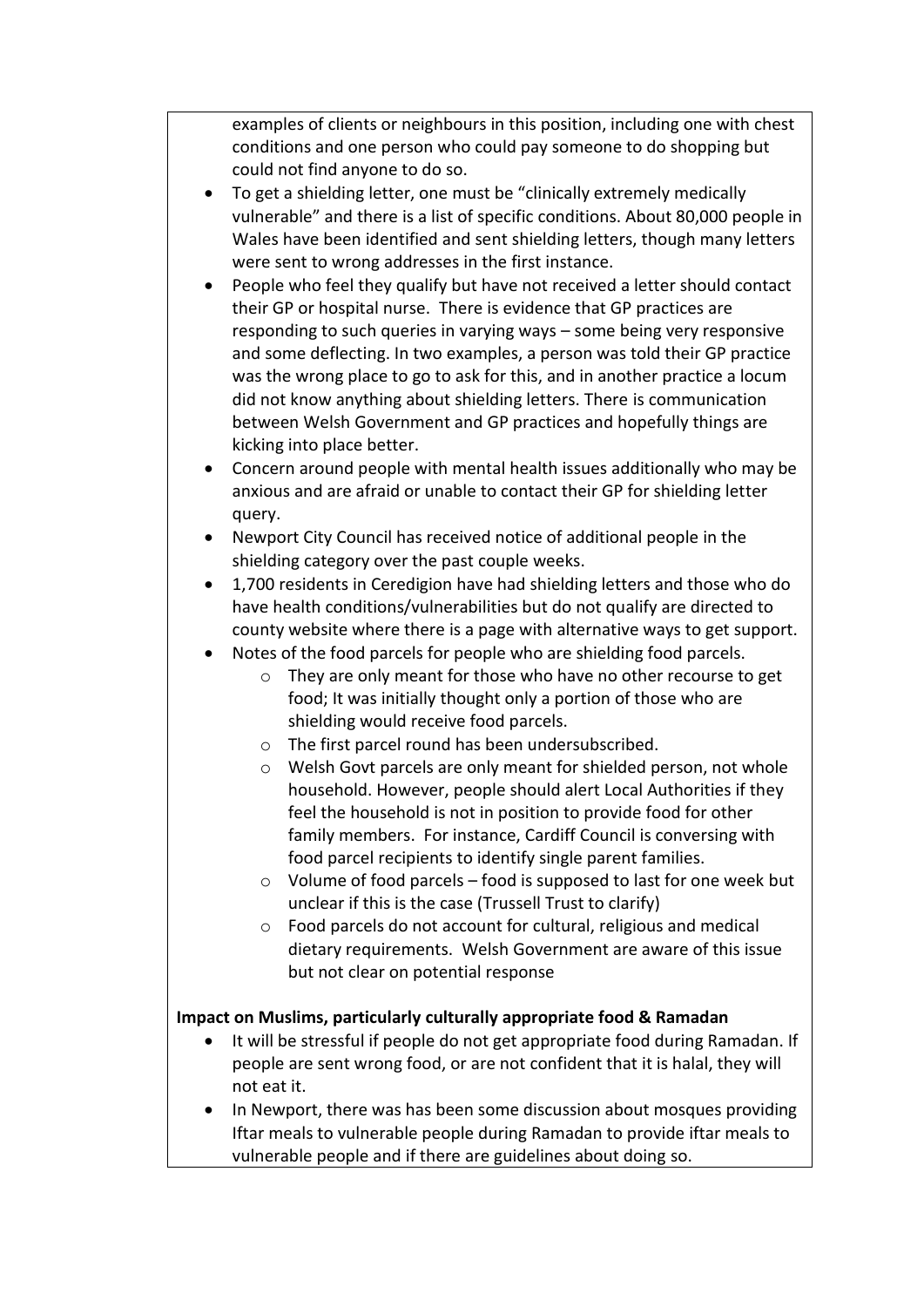- Likewise, after a death, traditionally the family doesn't cook food. Close family and friends will be sending it. There are a couple of families in Newport where multiple family members have been ill with COVID or died. Neighbours will be providing them food during this period.
- There is an urgent need for guidelines on how family, friends and local organisations can safely cook and deliver food to people. Muslim council of Wales website does have some guidelines but very detailed as regards to food hygiene and safety, particularly hot and cold foods and transmission. Newport City Council have some Ramadan specific guidance put out later today – safe observation whilst observing social distance. Guidance from food standards agency on delivering foods:

<https://www.food.gov.uk/business-guidance/food-safety-for-food-delivery>

- Morrison's is providing delivery slots for people who are isolating or vulnerable, but one can only choose from a few package options; they recently added a "Ramadan" package.
- Question Could EYST communicate to people who are organising food response with guidance on dietary needs, importance and impact of Ramadan and on providing parcels for larger families?

### **NRPF & FSM**

- Question Are people who are classed as NRPF currently receiving Free School Meals (FSM)?
- Newport City Council workers have put a proposal to provide FSM to NRPF families to NCC's Senior COVID 19 group and are awaiting instruction.
- There is consensus that guidance from Welsh Government to local authorities on NRPF provision must be stronger. Although WG was in contact with local authorities on this issue pre-COVID, local authority response has been patchy.
- Katie Palmer of Foodsense Wales requests that people send evidence of NRPF families who are not receiving FSM to her. She is in regular contact with Welsh Government on this issue and evidence in various locations will be valuable to her arguments.
- Wales Refugee Coalition wrote to the Deputy Minister and raised FSM/NRPF issues. Rocio will share that letter and response with Katie so that she can once again draw attention to it to amplify voice on this issue.
- The problem with this issue (along with others such as culturally/medically appropriate food parcels) is the time lag for WG response, and the stress that families face during that time lag.
- There is thought among the group that NRPF families are now eligible for emergency support from the discretionary assistance fund.

### **Discretionary Assistance Fund (DAF)**

- Question: Does anyone have recent experiences trying to support someone to access discretionary assistance fund (DAF)?
- It's there and ready to be used. There has been a request to extend the DAF and Wales is fortunate in this regard, but there is a sense that the DAF is not currently used as much as it could be.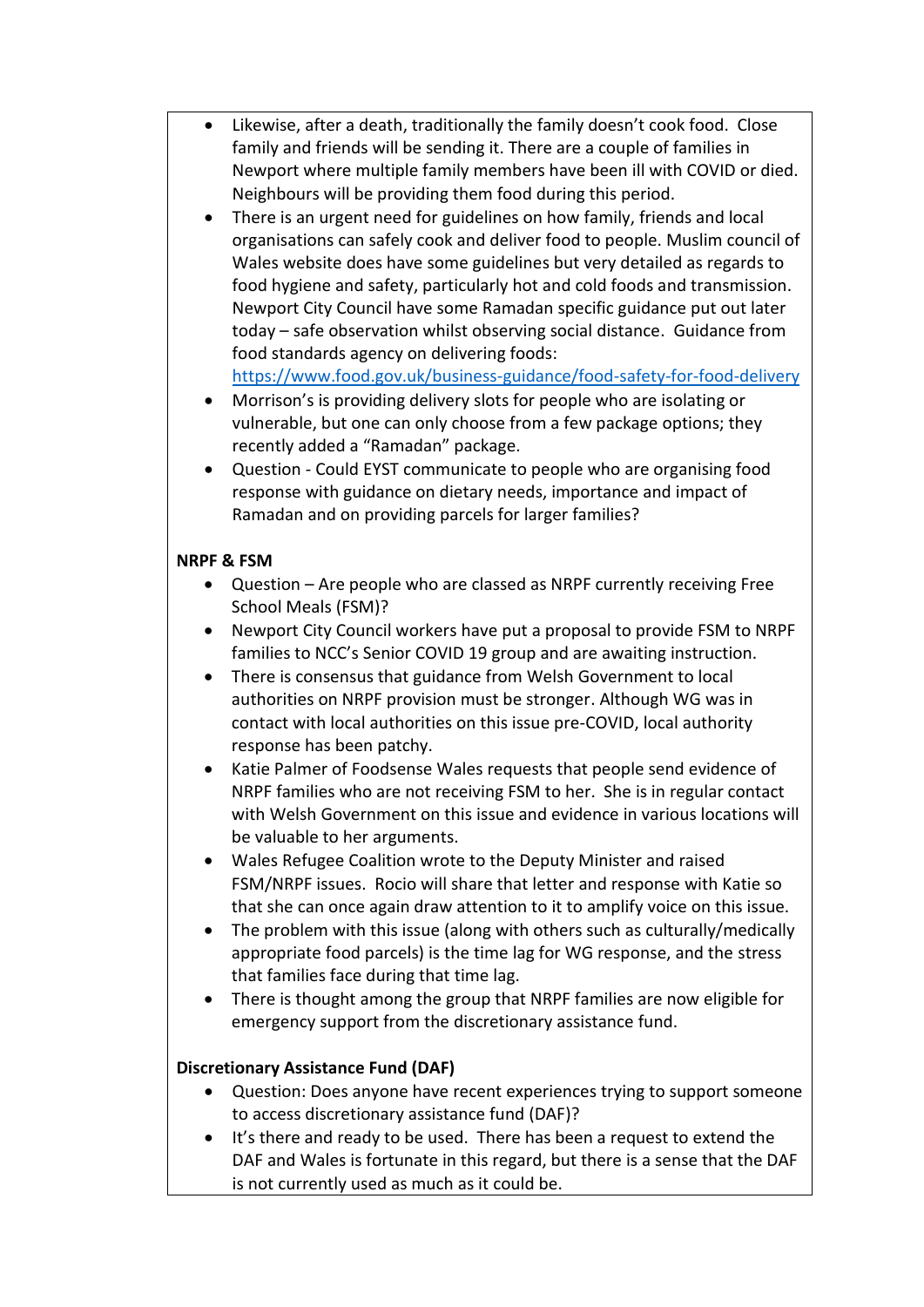- DAF can be accessed through a host of different partners who may be overstretched at moment; there has been a doubling of applications recently.
- Only designated partner agencies can apply on behalf of someone for the household goods
- Anyone can apply for the cash assistance. Apply online and get decision within 24 hours. Emergency cash assistance is up to £150 but on average is usually around £20-£50. Support workers had different experiences of being successful in getting DAF cash for food. One had always been denied those applications and the other had been successful on them. "Its always unpredictable how much one will get."
- EYST is a partner agency and is currently doing DAF applications; Newport Council Hub workers are also doing a high volume of DAF applications, about 10-15 per week.
- Online DAF applications are very difficult for those with limited English or digital skills. There is a great amount of detail involved in the application. The following two people are happy to be contacted on best ways to remotely support people with limited English or digital skills to apply for DAF: Tracy Barrington [Tracy.barrington@newport.gov.uk](mailto:Tracy.barrington@newport.gov.uk) and Fateha Ahmed [fateha@eyst.org.uk.](mailto:fateha@eyst.org.uk)

### *Loss of income, jobs and businesses*

- 1. Vulnerability to unemployment and potentially homelessness . BAME people already have the most precarious and insecure employment and housing. Coupled with lack of support and advice on employment rights, plus the hostile environment, this leaves them extremely vulnerable.
- 2. Huge hit for people who work in taxi companies, high percentage are BAME
- 3. Financial impact on self-employed people
- 4. Impact on People in trade as taxis, restaurant workers and people on zero hours contracts are worried about whether they meet the 80% pay requirements.
- 5. Many people in small businesses such as catering who may be unable to recover.
- 6. Mentioned financial issues as a common issue, especially for those on zero hours contracts. Work must be done around council tax reduction applications – ensuring people access all benefits to which they are entitled. Workers in the informal economy – destitution risk
- 7. There are concerns about people who were working off the books, have now been let go and will not have access to furlough pay.
- 8. Predominantly concern for people working for restaurants.
- 9. The group recognised that there are several key sectors and interests not represented around the table, such as taxi drivers. The EYST Engagement team will follow up on some of these key sectors.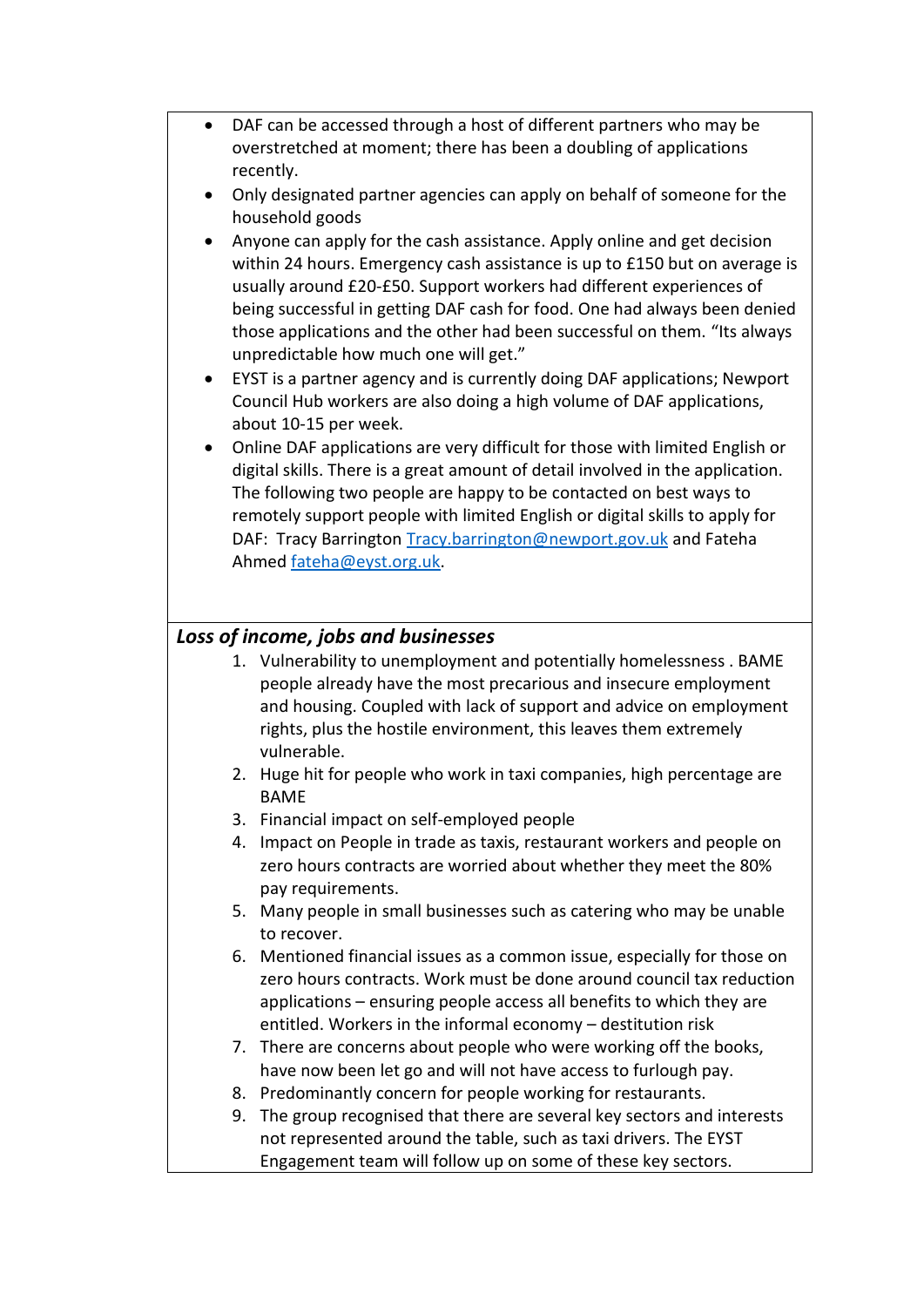10. There was consensus that it is early days and for now we must keep our eyes on the key issues raised above and follow up on actions and suggestions above and seek emerging solutions

#### *Access to Universal Credit*

- 11. Difficulties to apply for Universal Credit especially for people with language barriers or who are digitally excluded. Was already an issue but with expected influx of universal credit claims and also changing ways of Jobcentre staffing working, even more a concern now. Especially being able to make claims in languages other than English
- 12. There's been a 500% increase in no's of people registering for Universal credit. DWP staff are struggling with the increase in volume of applications already.
- 13. Chinese in Wales is experiencing increasing requests for help to apply for Universal Credit (with digital and or language barriers). There are numerous Chinese small businesses such as catering establishments where because of lack of trade, owners/employees turning to Universal Credit claims.
- 14. Right now, the number of staff working in the DWP centres is restricted because of the virus. (which has led to backlog of benefits claims). Since the pandemic it's been extremely difficult to get through to any of the helpline numbers for universal credit. If the government is going to be making these grants available for self-employed people, then they need the manpower to do the administrative tasks.
- 15. Personal Independence Payments face to face assessments have been cancelled for 3 months
- 16. New applications to Universal Credit have sky-rocketed. Even to get through on phone has taken hours and days. In this scenario, will the five-week period will become longer? This has been flagged up by many charities, but does anyone know of any movement to mitigate this?

#### *Access to Business support*

- 17. Charities are working towards supporting people struggling financially, but how will BAME people find out about this support?
- 18. Business support –There's a number of BAME independent businesses that are not necessarily linked in or members of FSB. In some instances there may be language barriers. How will Business Wales ensure all enquiries are properly dealt with and people best supported? It would be helpful for Race Forum members to be sent some details that they can circulate amongst their contacts and networks.
- 19. BAME communities need to know how to access support and advice if they are facing redundancy – self-employed and so forth. There's currently a 5 week waiting time to claim Universal Credit. Any new changes to legislation to mitigate losses needs to be effectively shared and made available in real time.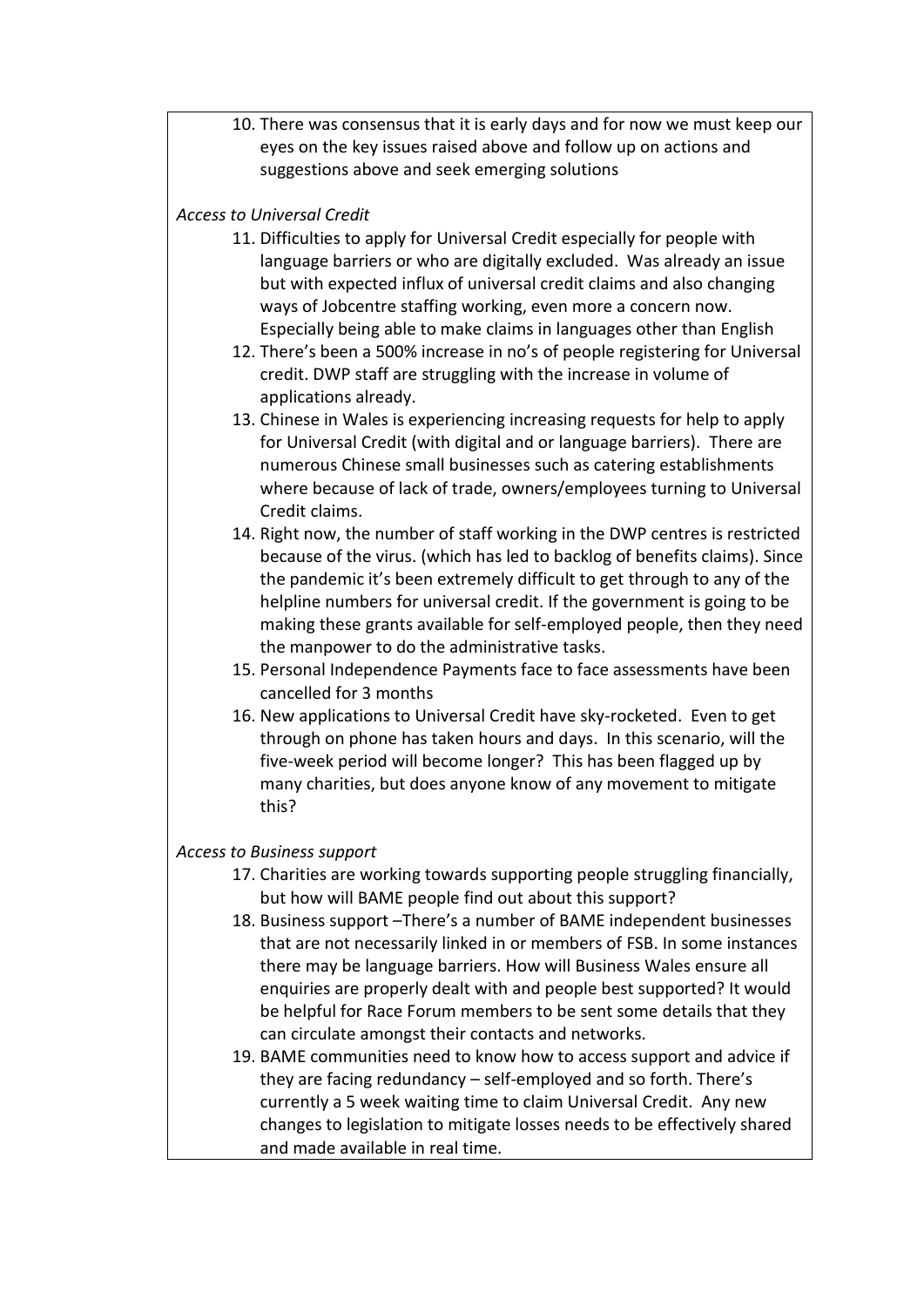- 20. There is evidence of low confidence that BAME small businesses will be granted access to all the benefits to which they are entitled and worry that BAME small businesses may be disproportionately affected by the application process.
- 21. There are concerns about underlying and inherent institutional racism which has been proven evident in forms and application processes. Some are worried their applications will be rejected in the same way that employment applications are (based on "foreign" name).
- 22. The UK Government should make the process transparent clearly laying out how decisions are made to reward support and ensure robust equalities monitoring data is gathered, reported and eventually analysed to measure the impact after this time period.
- 23. Being self-employed is a challenge, and this COVID 19 process is new, but people must follow the process before making assumptions. If you follow process and collate your evidence, you can challenge any decision.
- 24. No one will be compensated until June and that will be 80% of earnings, so will be low, especially if one is on low income already. There is also concern for people on zero hours contracts, who have applied for govt support - What happens between now and June?
- 25. There is also concern about people being able to access advice. For instance, no one is aware of provision of advice in a language other than English.
- 26. Some suggestions for places to access written advice:
	- Martin's Money saving programme [https://www.moneysavingexpert.com/news/2020/03/coronavir](https://www.moneysavingexpert.com/news/2020/03/coronavirus-self-employed-and-employment-help/#freelance) [us-self-employed-and-employment-help/#freelance](https://www.moneysavingexpert.com/news/2020/03/coronavirus-self-employed-and-employment-help/#freelance)
	- Citizens Advice [https://www.citizensadvice.org.uk/benefits/coronavirus-check](https://www.citizensadvice.org.uk/benefits/coronavirus-check-what-benefits-you-can-get/)[what-benefits-you-can-get/](https://www.citizensadvice.org.uk/benefits/coronavirus-check-what-benefits-you-can-get/)
	- Business Wales https://businesswales.gov.wales/coronavirusadvice/
- 27. Local Authorities also have a role in administering these grants, so local authority webpages are a way to start. Newport City Council has an easy to read place on their website and NCC is looking into gathering info on protected characteristics.
- 28. There is a lack of expertise of this type of benefit and advice-giving within BAME sector. Organisations need to upskill in this topic. CAB does have guidance on website that is easily accessible in English. RC and PD will converse further about potential for CAB to train people from BAME sector organisations and groups to be able to cascade messages and signpost people to accessing these benefits.
- 29. Question was asked: Could Business Wales play a part in making sure advice gets disseminated in appropriate format to various groups? [Update – Business Wales has experienced extremely high call volume and is having trouble keeping up, but it does have access a flexible, discretionary Participation Fund to help overcome barriers individuals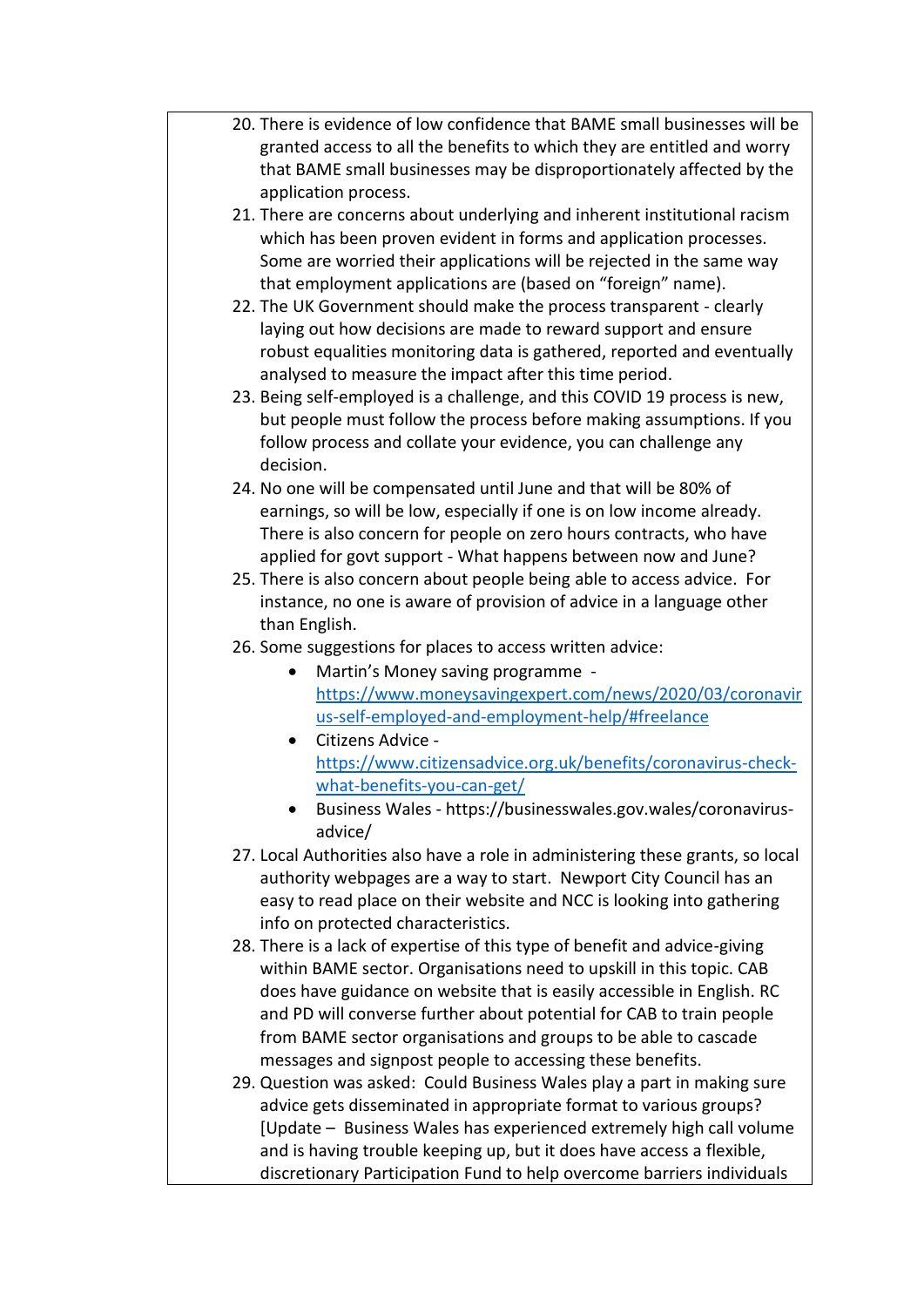may face in participating in Business Wales services. The Fund can be used in a variety of ways such as providing translation services, tailored support for disabled people, costs of caring responsibilities and hiring of specialist equipment. The fund has also supported bespoke workshops for lone parents, ethnic minorities and young people.]

30. One positive e.g.: One person knew of two BAME self-employed women who have been successful in getting loans/10K grants they need to keep business afloat. What helped them was having good records of business so far and use of accountant to prepare those records. This did raise some concerns about businesses that just started out and didn't yet have good records.

#### *Employment conditions*

- 31. Lots of concerns with TA's large proportion are BAME women. Many are agency workers, fixed term workers and brought in for a short period of time. There's discussions taking place to redeploy them into the community to cover 'meals on wheels' but again they will be in the community and exposed. How will you ensure people feel safe enough to deliver, in a completely different field to the one they usually work in, particularly in a lock down situation?
- 32. The WTUC has raised issues around employers who are readily behaving badly. Many workers have been laid off with no pay and put on furlough whilst employers wait to receive UK govt wage subsidies. Global foods which employs a no of BAME workers falls into this category.
- 33. We have asked for greater clarity/guidance around health and safety for those that remain open as many employers are not adhering to 2 meters rule and are not providing PPE.
- 34. WTUC have been pushing for clarity over business support.
- 35. WTUC pushing for a joint statement with WG on Fair Work during Covid 19
- 36. Unequal employer treatment of BAME workers both in relation to safety of workplace and furloughing employees
- 37. There is evidence that people classed as essential workers are being asked by their employers to work without PPE and that some employers are not following social distance guidelines.
- 38. There is evidence that some employers are classifying their workers as key workers even though that case may be shaky.
- 39. There is evidence that people are being pressured by employers to work even though they feel the working environment is unsafe for them – or that the worker may make other persons in their household unsafe by bringing COVID 19 home from that working environment.
- 40. There are no guidelines which require employers to furlough workers who live with someone who has had a "shielding" letter.
- 41. There are widespread concerns about EU people being demanded to work in unsafe conditions by their employers. Newport City council had a lot of complaints around safeguarding of EU nationals.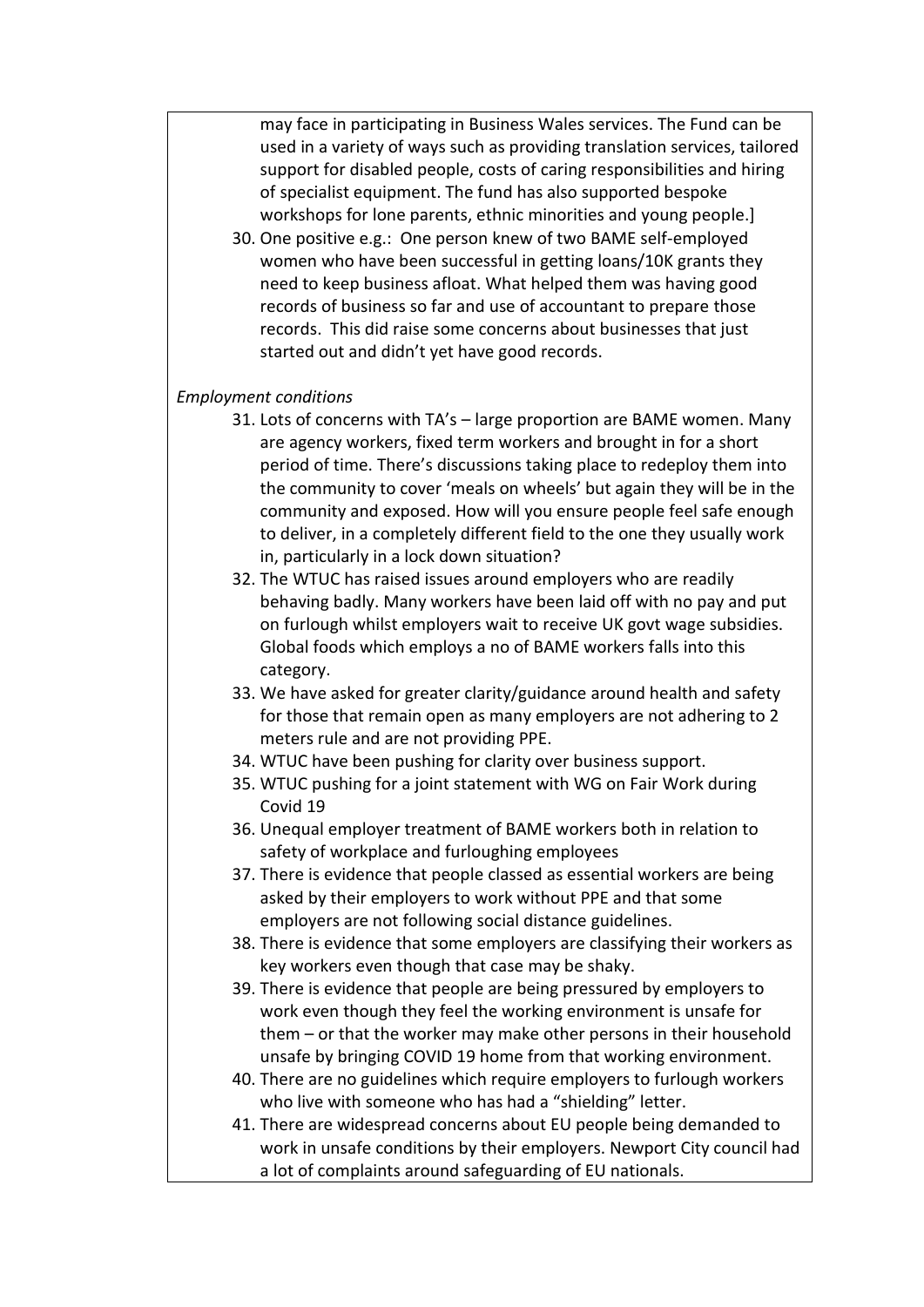42. RE Furloughing (vs. letting employees go) – There are also concerns about people losing jobs with the employer not taking the consideration of furlough as an option. There is confusion among some employers about furlough and who qualifies and how it works. Likewise, there is a perception that some employers are taking advantage of the opportunity to cull staff numbers.

#### *Provision of PPE*

- 43. There is group consensus that that provision of PPE is a big issue to not just NHS workers but all key workers – including in factories, delivery, retail.
- 44. As above, there are stories of workplaces where EU migrants do not get sufficient PPE.
- 45. The group also queried the potential for very small businesses such as corner shops and small vendors to access and afford PPE for their employees. These shops are vital to neighbourhoods and also to supplying culturally appropriate foods.
- 46. The group questioned but did not know if PPE was available for employers to purchase or if it was in general scarcely available.
- 47. Funders urgently want to put money COVID 19 relief efforts– would PPE be covered? Big Lottery has given top up funding to previously organisations and are also funding new organisations up to £10,000. PPE has not come so far applications, but could imagine they could cover PPE for volunteers, for instance with organisations that work with older people in care homes. Most Big Lottery applications have been around food poverty and volunteers getting food to older people's homes – nothing around PPE.

### *BAME workers as key workers*

- 48. Over-representation of BAME workers in essential sectors and overrepresentation of BAME people in COVID critical care patients
- 49. BAME people and migrants are over-represented in essential worker sectors such as health and social care, distribution, transport, food processing, etc, particularly in precarious professions in the gig economy and low pay sectors.
- 50. This is particularly concerning with emerging evidence that BAME people are hugely over-represented in critical care COVID patients.
- 51. RCC has written letter to First Minister to scrutinise the disproportionate impact of COVID 19 on BAME people.
- 52. Rocio Cifuentes sits on the COVID Moral and Ethical Advisory Group Wales will ask if they are collating figures in this respect and scrutinising those figures.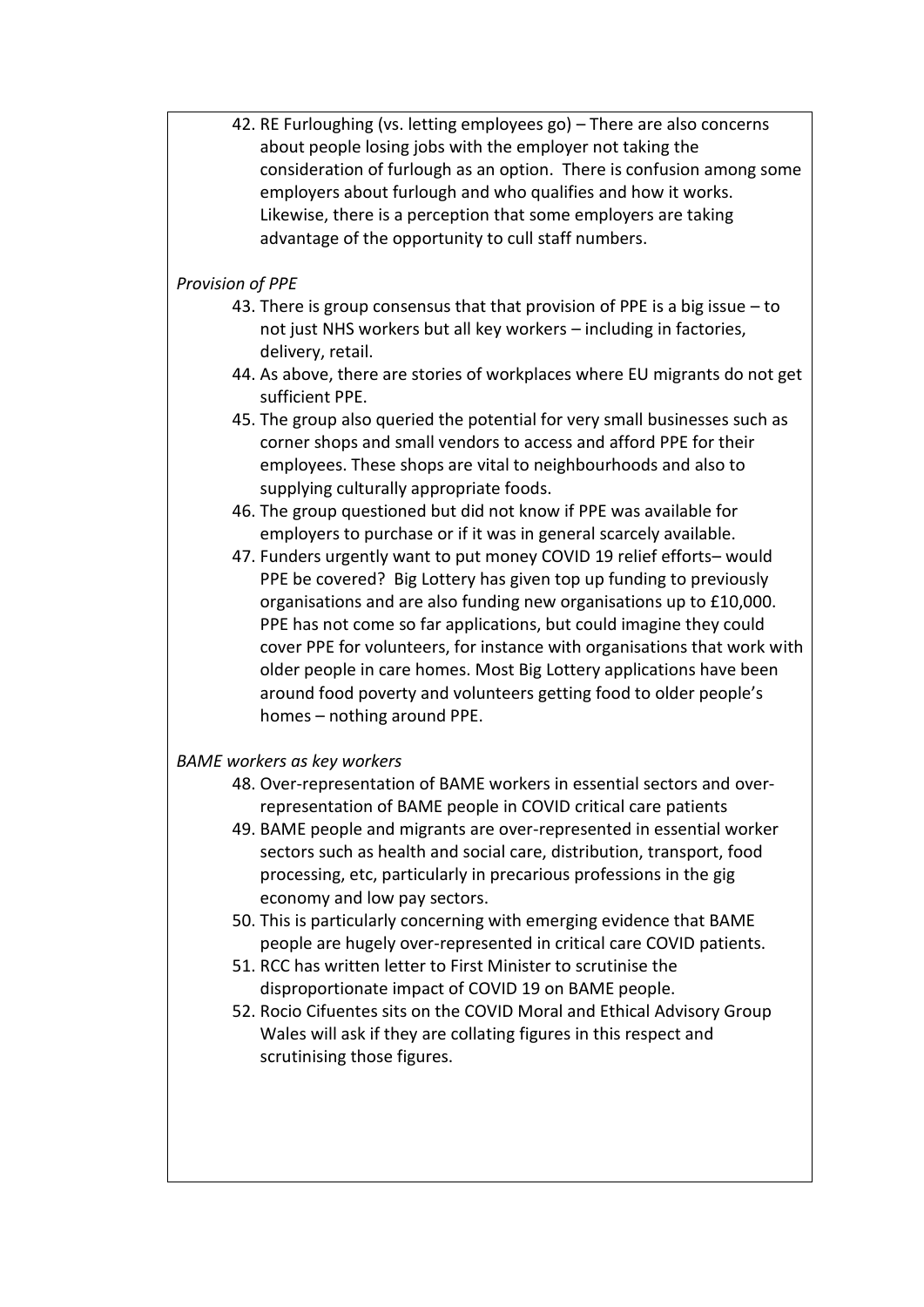### *Children, Young People and Education*

*Serious concerns about how BAME children will be affected by the closure of schools*

- 1. Impact of schools closing will disproportionately affect BAME families who are poorer, more likely to rely on free school meals, have less internet access at home etc. Many will be key workers, but BAME families need to be reassured on what the school childcare offer looks like, or there is risk they will seek to rely on extended families including grandparents. Council guidance on school care provision is problematic.
- 2. Each council and in some instances schools applying their own interpretation of guidance. We have had several reports where schools will only provide care if both parents are health care workers, despite in many instances the one parents being NHS key worker and second parent being classed as critical worker.
- 3. The list of 'critical' workers needs to be put into the public domain and greater detail provided on how children of parents who are deemed critical will have their children looked after. Many BAME families operate on an extended family/community basis. If trusted individuals or grandparents can no longer look after their children and they must be schooled with children and teachers who they do not know, this could be practically and emotionally impactful. Lots of parents are asking me which schools will remain open and whether they can be forced to work?
- 4. There are also concerns about how local authorities are defining key workers and whether families who qualify for key worker childcare are taking up that option. Are BAME families having their eligibility communicated to them and being made confident to consider the offer?

### *Digital Poverty – Laptops, Broadband*

- 5. Challenge facing people is access to educational resources. Large families in single households often share a single device. Muslim households have higher number of members living close to one another.
- 6. Many families don't have access to WiFi or computers. They are feeling frustrated as their children are not able to keep up with schoolwork. We have asked them to contact the schools. We (Women Connect First) have lend some laptops, but of course that is a drop in the ocean.
- 7. What about households where children won't have access to a laptop and/or wifi? Those children who are digitally excluded will be at a disadvantage to other students upon return to school.
- 8. Fitzalan High tried to get a log of what all pupil households have in terms of tech. They have made certain things available but there are a lot of kids especially from Czech Roma communities that won't be able to complete the work sent home. Fitzalan was able to provide some tech to families but making parental contact has been tough.
- 9. Swansea Education Authority is considering how to get paper-based packs to those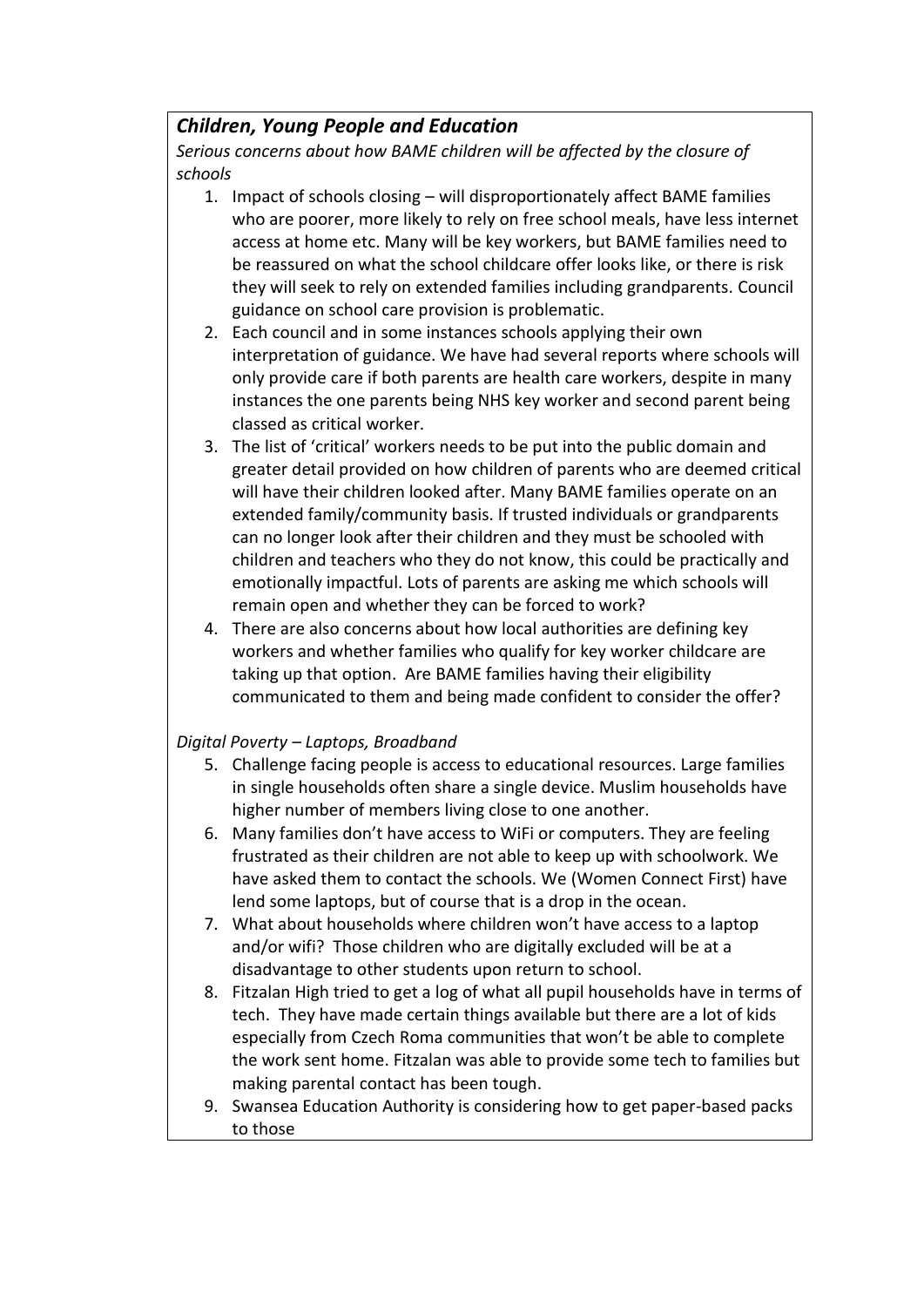- 10. Some schools seem to be slow out the gate in preparing materials for students. Some sense that schools were biding their time until after Easter break to seriously provide work for pupils.
- 11. There are massive concerns about lack of access to Wifi and suitable tech devices in order for pupils to access educational resources provided by the schools;
- 12. Schools may have laptops that pupils can collect, but a lot of children don't have access to Wifi.
- 13. There is a confusing lack of Government guidelines to local authorities on how to support community members/families who lack laptops/broadband to access educational resources.
- 14. Access to online assessments is of particular importance for high school students given shifting grade assessment practices and not being able to access them is very problematic.
- 15. When schools are using online platforms such as email or website updates to communicate information on free school meals or post weekly homework, if pupil doesn't have access to Wifi, they won't receive the communications from the school;
- 16. There was consensus that current Covid 19 disruption offers opportunity to demand Government to consider Wifi an essential household utility and ask for it to be provided not only to asylum seekers but also to other lowincome and digitally households as a matter of a human right.
- 17. It was noted that the Government must provide laptops/tablets and Wifi access to student who are without them; otherwise it is in breach international law. UN Convention on the Rights of the Child states that all children must have access to education. As there is a legal obligation for authorities to provide laptops and WiFi, we mustn't ask the Government these things as a favour; we must demand that they execute their duty under law or risk having a lawsuit brought against them.

### *Challenge for BAME Parents with limited English to Home school and detrimental impact on BAME children.*

- 18. Barriers to accessing educational resources Facilitating parents' ability to home-school
- 19. Language can be a huge barrier. Accessing school hubs and other online set ups is extremely difficult for parents who don't speak English fluently.
- 20. There is likely an under-reporting of parents' concerns over lack of access to laptops and Wifi. Some schools report that they have had requests for laptops from families but not from BAME pupils/families. Are BAME parents not going back to the schools to make these queries?
- 21. Citizens' Cymru has distributed a letter via BAME community group networks encouraging families to go directly to children's school if there isn't a computer at home. They did so after receiving intelligence from community high schools in Cardiff that pupils/families were not requesting digital support, which the schools had equipment to provide.
- 22. BAME community groups can facilitate communication between for parents and schools. BAME groups need to get the word to parents that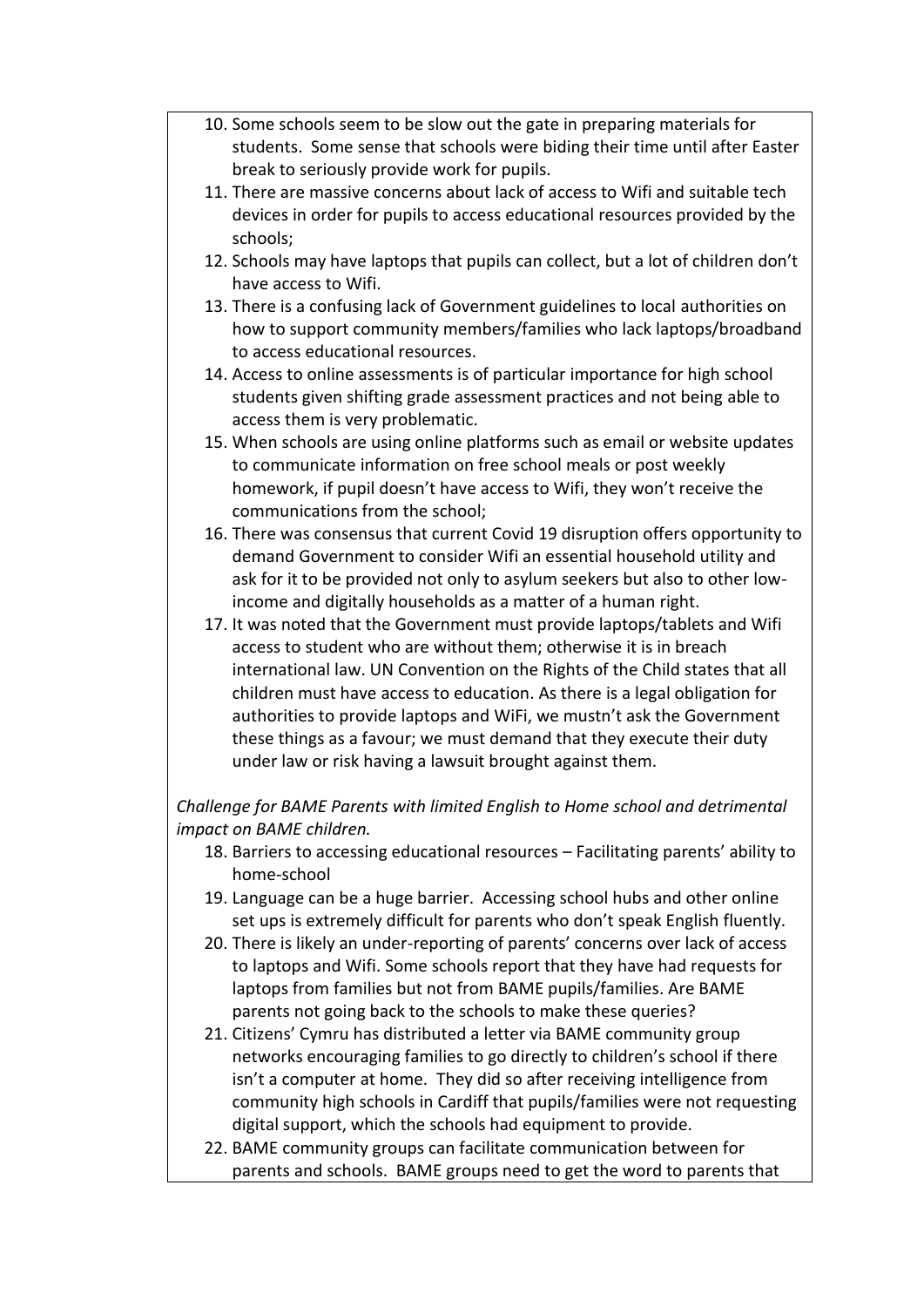they should be communicating with schools about any barriers to accessing educational materials. Likewise, BAME groups can facilitate that communication where parents are not able to themselves.

#### *Bias in predicted grades*

- 23. How will BAME pupils in Wales be affected by prospect of cancellation of high stakes exams? It is well documented there is discrimination in teachers giving predicted/expected grades to students – with BAME pupils on whole given lower predicted grades. Will this affect entrance to uni and also qualification for specific A level tracks? Impact of cancelled GCSEs and A-Levels and predicted grades instead – predicted grades are known to negatively impact on BAME and working-class pupils due to lower expectations from teachers. Schoolteachers and Education Minister should be alerted to this possibility to mitigate this. Education Minister Kirsty Williams has issued guidance to schools that this year's grades should be based on a combination of predicted grades and assessments.
- 24. Young people are extremely concerned about predicted grades, long proven to be associated with teacher bias, with teachers underestimating BAME pupil's actual exam performance. Pupils are concerned that they won't get the necessary grades to attend university.
- 25. One parent shared her child's previous experience of passing with As, Bs and Cs, despite being predicted to fail at GCSEs. This same child is having the same experience of low predicted grades and current situation is very distressing.
- 26. There is a lack of understanding around the appeals procedure relating to predicted grades. It is imperative that clear, straight-forward, easily navigable and fair procedures are in place to appeal grades.
- 27. Some young people who do not get sufficient grades to enter university in fall may drop out of university pathways altogether rather than repeat a year.
- 28. This phenomenon may impact an entire cohort of BAME young people, with a risk of rise in NEET young people from BAME backgrounds in coming years.
- 29. It is suggested that attendees at this meeting ask the Education Minister to issue guidance for educational institutions to mitigate bias against BAME pupils. A multi-agency open letter to English Education Minister, for instance, requested schools do equality impact assessments on predicted grades, by looking at overall predicted grades and then breaking them down via ethnicity to analyse if there are any discrepancies.
- 30. Likewise, there is potential to challenge Universities to adapt the way in which they make decisions to fill student places – to ensure that they meet established diversity targets within departments and to assess in alternative mechanisms for recruitment decisions.
- 31. Dr. Youmna Mouhamad, a researcher at Swansea University who runs a BME Engineering student network, asks for examples what can university do about student intake and would be interested in exploring practical actions universities can take and influencing recruitment officials.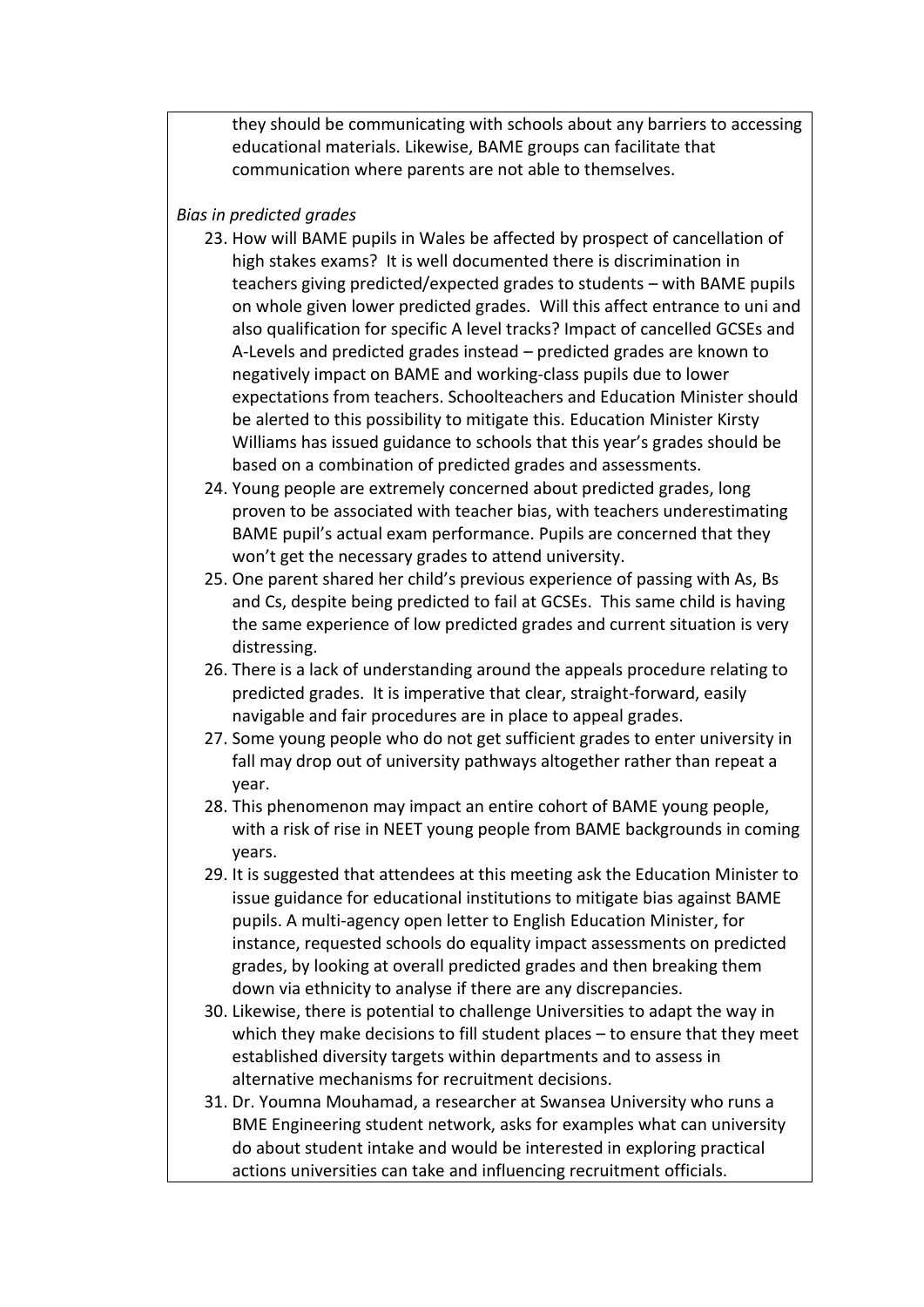32. In the current context, universities may easily get distracted with their financial situations, particularly if travel bans and continued "lockdown" or perception of UK's safety cause loss of revenue from international students.

### *Mental Health*

- 1. Younger generation are dealing with anxiety and some key workers are worried about impact on mental health issues. Likewise shelter at home orders may exacerbate anxiety and mental wellbeing.
- 2. Mental health concerns for people isolating and especially those in supported housing.
- 3. Lots of issues around mental health and well-being particularly for health and social care workers. A plan is being pulled together. There is recognition that many health workers have existing and new PTSD.
- 4. With mental health, the impact of lockdown can trigger past traumas related to reasons for seeking asylum for example.
- 5. Also BAME people are disproportionately represented in mental health institutions – what support is being given to people in institutions or on heavy medication at this time for their understanding of what is happening?
- 6. Anxiety is a key issue; many young people don't recognise the signs and need to be signposted.
- 7. Some young people may not be very open about these issues and there must be a culturally sensitive way to deal with these issues.
- 8. Cardiff wellbeing service on Whitchurch Road has a Facebook page that is producing regular guidance regularly on anxiety, but the information isn't available in different languages, so parents aren't aware of it.
- 9. Young people who have put everything into preparing for high stakes exams to gain university entrance – there is a huge mental health impact as, all of a sudden, they now feel gaining that entrance is beyond their control.

### *Elders*

- 1. Government advice for isolation of elderly doesn't take into account the prevalence of BAME and Muslim families who live in intergenerational houses
- 2. Covid-19 effect on elders not being able to socialise and go to mosques are focal points for Muslim community and play a vital role in people's lives. Need to 'keep eye out for elder members' with Ramadan approaching.
- 3. Big impact on Bangladesh community is that 'uncles' from older generation especially are not used to staying in and sometimes not taking advice to stay in, which adversely affects other family members in households. There are also some dysfunctional relationships with younger members of the family going out and so putting their families at risk. Is there anything out there that can allow elders to socialise and talk to each other – something like this Zoom call would be good.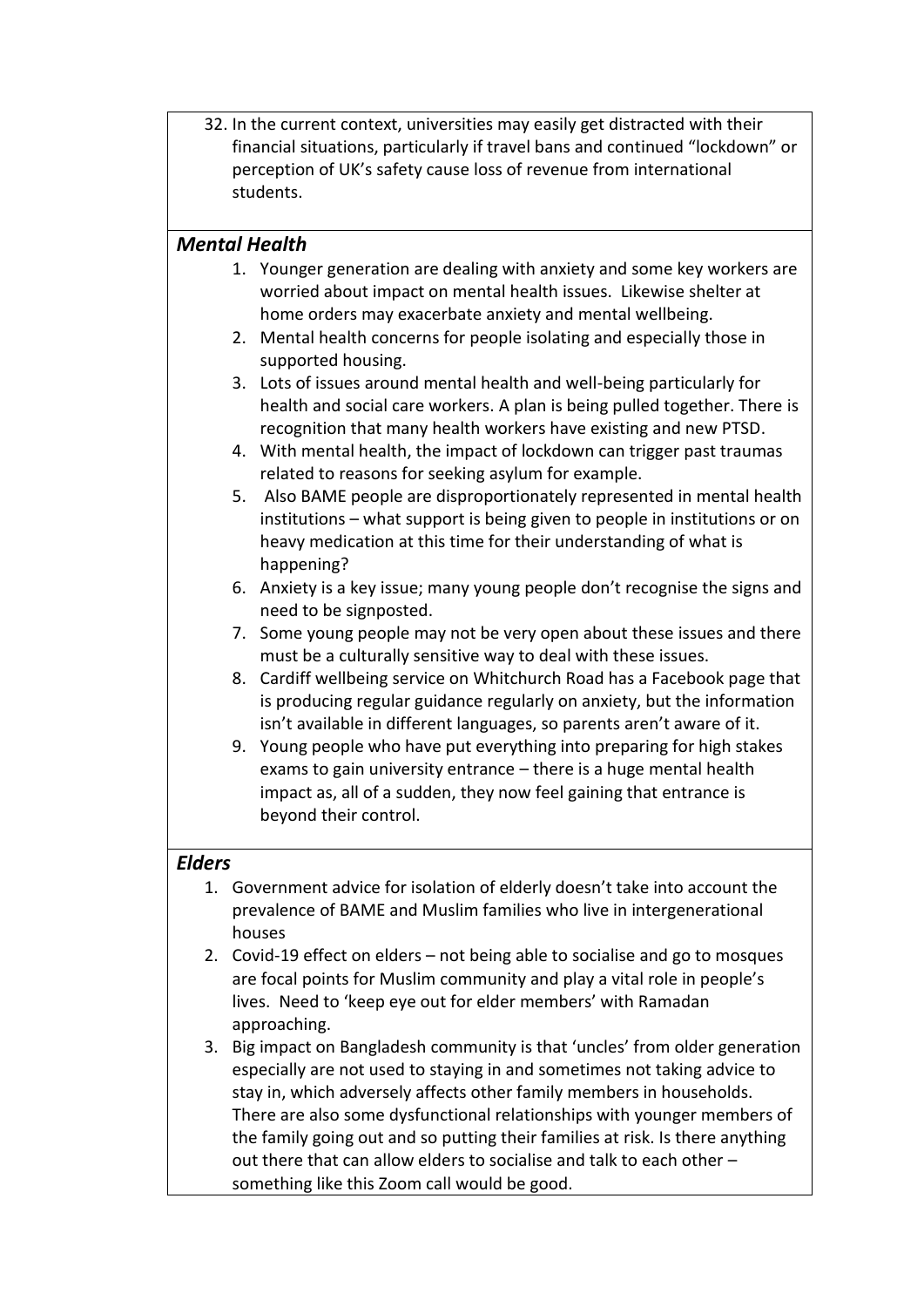- 4. Impact on elderly people who are self-isolating and unable to use mobile phones etc.
- 5. Impact on BAME elders in sheltered housing and in hospitals how will their language, cultural and religious needs be met if visitors severely restricted?
- 6. Food parcels to shielding vulnerable people will these meet cultural and religious requirements?

### *Closure of Places of Worship*

- 1. With Ramadan approaching, closure of mosques will have a severe impact on Muslims
- 2. Impact on vulnerable people must recognise refugees and asylum-seeking Muslims and also students who depend on mosques daily for food provision, especially for Iftar during Ramadan.
- 3. Encourage mosques to reach out to communities and younger members talking online
- 4. Could mosques speak more with each other?
- 5. There is work to develop online tool kits called "My Digital Mosque" coming soon with things like group chat facility which can join people up.

### *Volunteers/ Community Groups*

- 1. Play crucial role in comforting people and making sure people have food/supplies. Also connecting to people and sharing information.
- 2. Carers of vulnerable people are sometimes going off sick and being replaced and potential issues around this for quality of care.
- 3. Various wellbeing telephone helping initiatives are springing up. Role of community groups in this situation is key. Mainstream volunteer groups can't meet the needs of communities, for example because of language barriers.
- 4. Potential need for a BME Elders Volunteer befriending service?
- 5. There are examples of local coordination networks and online meetings to respond to asylum seeker and refugee needs.
- 6. There's lots of well- intended community groups springing up on line however we have been informed of scamming taking place.
- 7. Lots of issues have been raised around volunteers. WTUC have made it clear where work should be paid it shouldn't be replaced by volunteers
- 8. Just to say that we (Women Connect First) are dealing with many more practical and real problems with our families. There's a sense of despair and hopelessness. They are calling us to ask for urgent help. They are running out of food and money. Many facing redundancy, 2 o 3 generations living together in one household.
- 9. We (WCF) need to prepare together to respond quickly before the situation worsens for these families.
- 10. Community groups are trying our best with the resources that we have, working long hours and trying to respond and make referrals.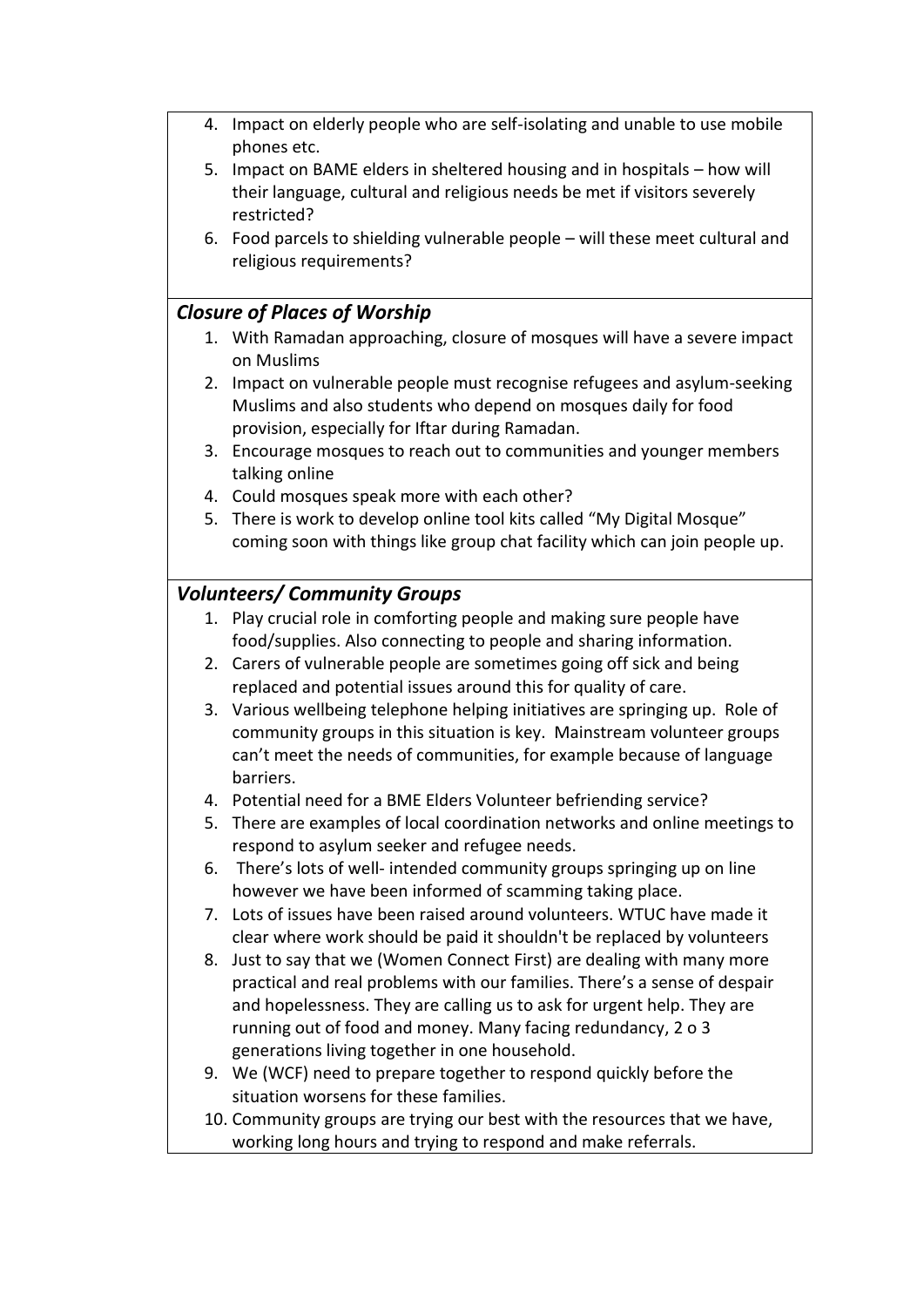- 11. We need to produce simple and accessible information in different languages of what they need to do and who to contact.
- 12. Every day many new issues emerge.
- 13. They are now running out of food and are asking us to go shopping for them.
- 14. We have a team of volunteers, but of course with new guidelines we are not able to handle cash. These older women are not able to shop online and are very suspicious of given their bank details to us let alone anyone else.
- 15. We have been trying all day to find out about any official policies or procedures. We are linked to Cardiff council volunteers scheme and they have referred to us many people interested in volunteering and willing to do these tasks. However we are unable to use them as we don't know whether these people have DBS, etc.
- 16. We work with vulnerable adults. We have looked in all websites and WCVA, etc and haven't found any helpful guidelines.

### *Access to Services & Advice*

- 1. Many BAME clients use community groups for face to face advice and signposting – the majority of these service are now closed, while new email or phone-based access systems are being thought out. But this will take a while to set up, and how to offer effective interpretation via 3 way calls is also a challenge.
- 2. Would be helpful if councils would allocate their community outreach workers to prioritise sign posting people who need the appropriate support rather than passing on their bank details to a stranger or transferring money.
- 3. CAB (Citizens Advice) does still have access to language line and can do over the phone advice to people with interpretation support from language line.

### *Domestic Abuse*

- 1. Women who already had issues of domestic violence are feeling trapped and frightened.
- 2. Women who have divorced or separated their partners are having many difficulties with parental contact.
- 3. Women's Aid have put some media out about women who need support being stuck at home and possibly forced into isolating with their abusive partners or otherwise. This is a big issue for BAME Women - how do we support and keep protecting people who may be in such a situation?

### *Refugees & Asylum Seekers*

- 1. As asylum seekers are on £35 per week, can't buy in bulk and may go to store to find empty shelves.
- 2. We've also had outcries from families who cannot work due to waiting on their immigration applications and who have now been left with nothing as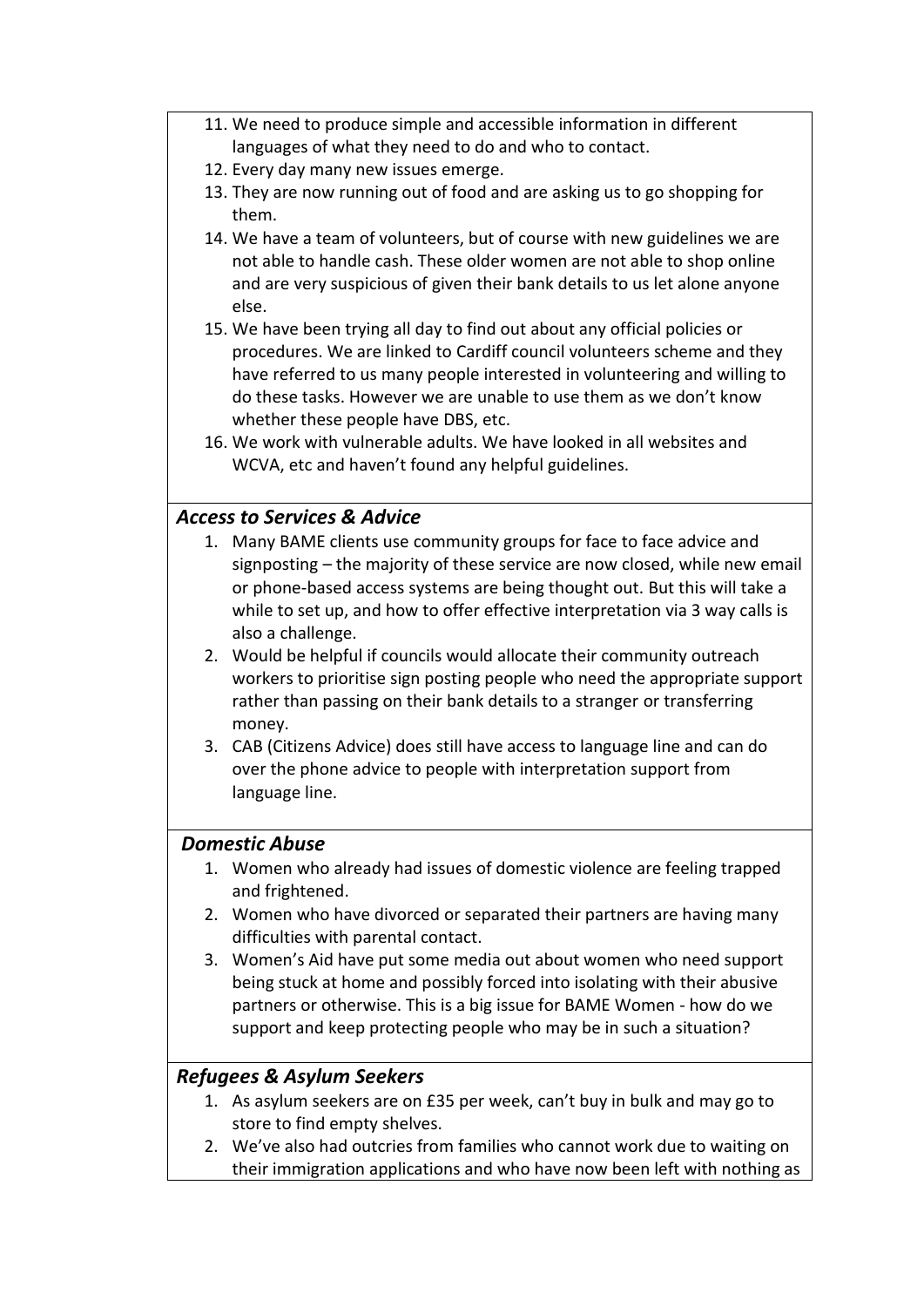they have had to stop all cash-in-hand jobs due to the lockdown. It is a very difficult situation that many of us are in.

- 3. Uncertainty around timescales regarding Asylum application processes
- 4. Extreme income poverty, digital exclusion and poor housing exacerbating experience and impact of 'lockdown'.
- 5. Potential for re-triggered PTSD
- 6. Loss of informal economy/ off the books employment can potentially have a knock-on impact of destitution for asylum seekers and new refugees.
- 7. Immigration status, Hostile Environment & No Recourse to Public Funds (NRPF)
- 8. Positively, WG has directed local authorities that the usual restrictions on providing support to people with NRF have been lifted and local authorities are now required to house people classified as NRPF.
- 9. Newport City Council is supporting a few people with housing and reference concern with future fallout regarding questions as to whether the council will be able to continue to support those people in future.
- 10. Likewise, there is a lot of debate legally regarding how councils can support people with NRPF and what kind of assistance they can get beyond housing, such as food and other things they need.
- 11. Multiple of those present provided evidence that a lot of people with NRPF people are not coming forward and declaring themselves to local authorities, as they are concerned about whether housing and support will be available in coming months in Post-COVID environment or whether with resumption of Hostile Environment policies, they will lose the housing and possibly be outed to immigration authorities.
- 12. Likewise, one service provider noted there is a lack of capacity to house people with NRPF in Swansea and that clients are still being asked about immigration status when presenting themselves. Does that mean that people presenting are still being judged on whether they have NRPF?
- 13. One person provided an e.g. where a person who sent in a visa application recently, was place in NRPF category in interim.
- 14. There is also concern about immigration visas and work permits particularly for health workers who have been given one year extension. Will this be taken away when hostile environment resumes? But also concern for multiple categories of workers who may have to reapply for visa/work permit extensions under the new immigration system. How will effects of this crisis play out?

# *Burials, Funerals and Bereavement Support, particularly for Muslim Communities*

- 1. Funerals are a real huge concern for Muslim communities; there is concern that some important religious practices may be affected.
- 2. Also, there is a confusion over exactly what measures are in place or may be put in place.
- **3.** Muslim community in need women who are both trained on doing Islamic washing for the deceased and also on following the government instructions per COVID 19 practices.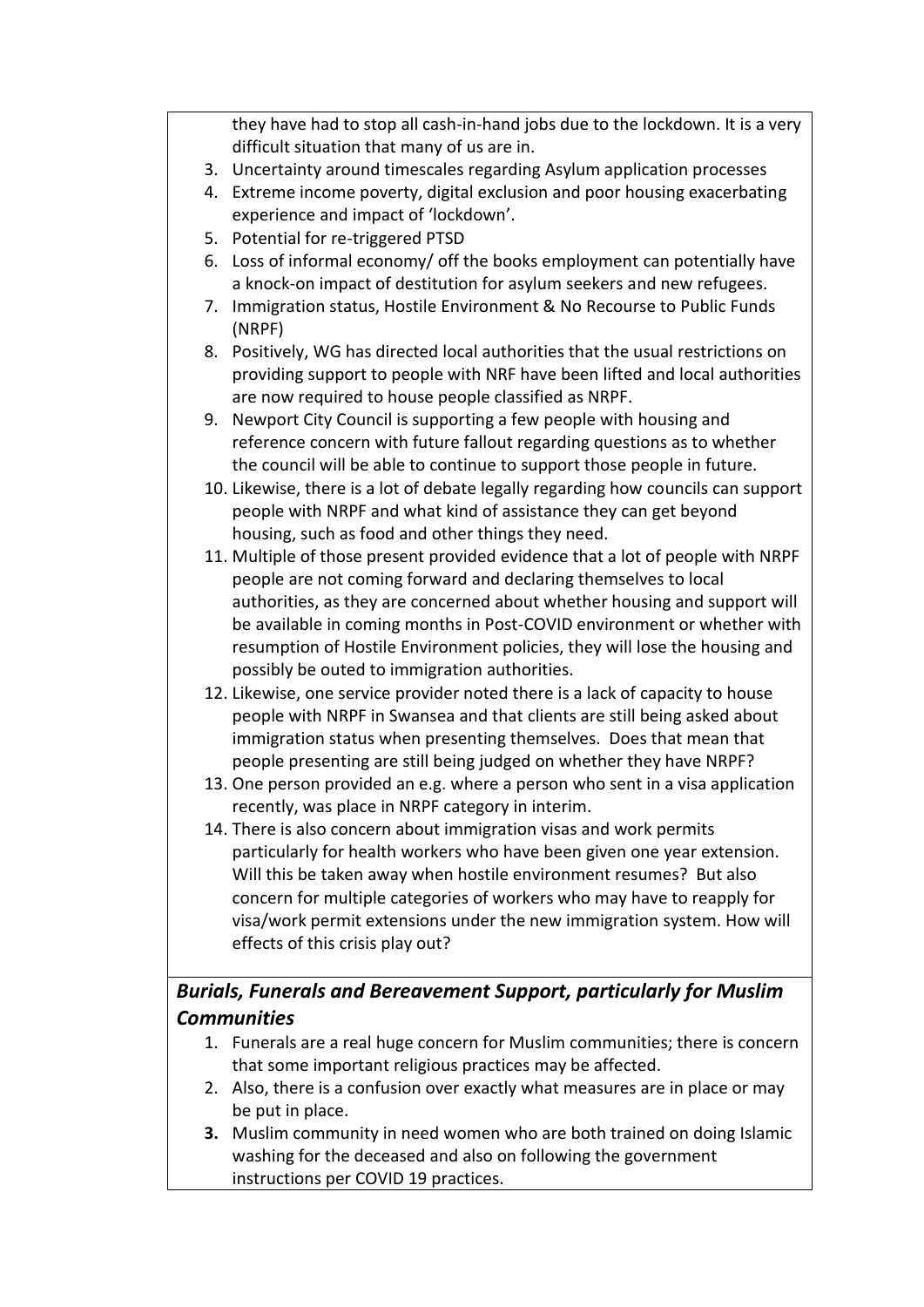- 4. Was noted that all funeral directors are well versed in new guidelines and are starting to instate social distancing rules for funerals
- 5. Concern about preparing community to deal with grief and sudden loss within the community.
- 6. Update from Muslim Council of Wales on Muslim burials: Normally a quick process involving bodies being washed and a ritual performed, normally with many attendees from the community. With CV-19 deaths, there are complications for those that wash bodies. PPE is needed for a safe wash and for those to take precautions. Availability of PPE equipment dictates what can be done to a body. Symbolic wiping of body bags has been adopted by some with no PPE. There may be issues with families not being comfortable with this. Mosques in key locations are being supported for smooth burial processes in their regions. Some mosques have the right facilities. Also work with others to ensure burial slots are available. Working with councils and PPE access availability reliant on supply and demand and the NHS. In North Wales, Bangor, Wrexham, Llandudno Junction and Rhyl mosques have wash facilities with large numbers of health care facilities and support. Currently, there is a healthy amount of space and there is ongoing work with health boards and hospitals towards digitalising death certificates via local councils. Mid Wales and Powys have less institutional facilities and Midlands region are looking at supporting mid-Wales deaths.
- 7. There are different guidelines from different local councils. For example, max 5 people in Newport and 10 in Swansea. Currently 4/5 people present including funeral directors at prayers.
- 8. There's lots of anxiety over burials and how religious ceremonies will be handled if a family member or friend passes. It would be helpful to have clear messaging to communities on what to expect, as well as how much contact they can expect with loved ones who have the virus and are critical in ICU. Saying goodbye in person may not be possible for example. Perhaps a virtual option could be offered?
- 9. This will need careful consideration where prayer and burial is part of a deeply religious & personal passage of the final stages of life on earth.
- 10. MEND can also support organisations or induvial which may need advice on an Islamic prospective on COVID-19.

### *Hate Crime, Community Cohesion and Tension Monitoring*

- 1. All of the Community Cohesion coordinators across Wales are working to get key messages out and keeping communication up with marginalised and vulnerable groups. They are looking at what they can do collectively and support organisations and minority groups and monitor tensions.
- 2. In North Wales, right now, they are mapping out what support is available at moment and where Community Cohesion team can step in and work together with organisations to provide support digitally where they can.
- 3. Key focus for Western Bay at moment find out impact of Corona Virus on BME communities and most vulnerable communities in the area.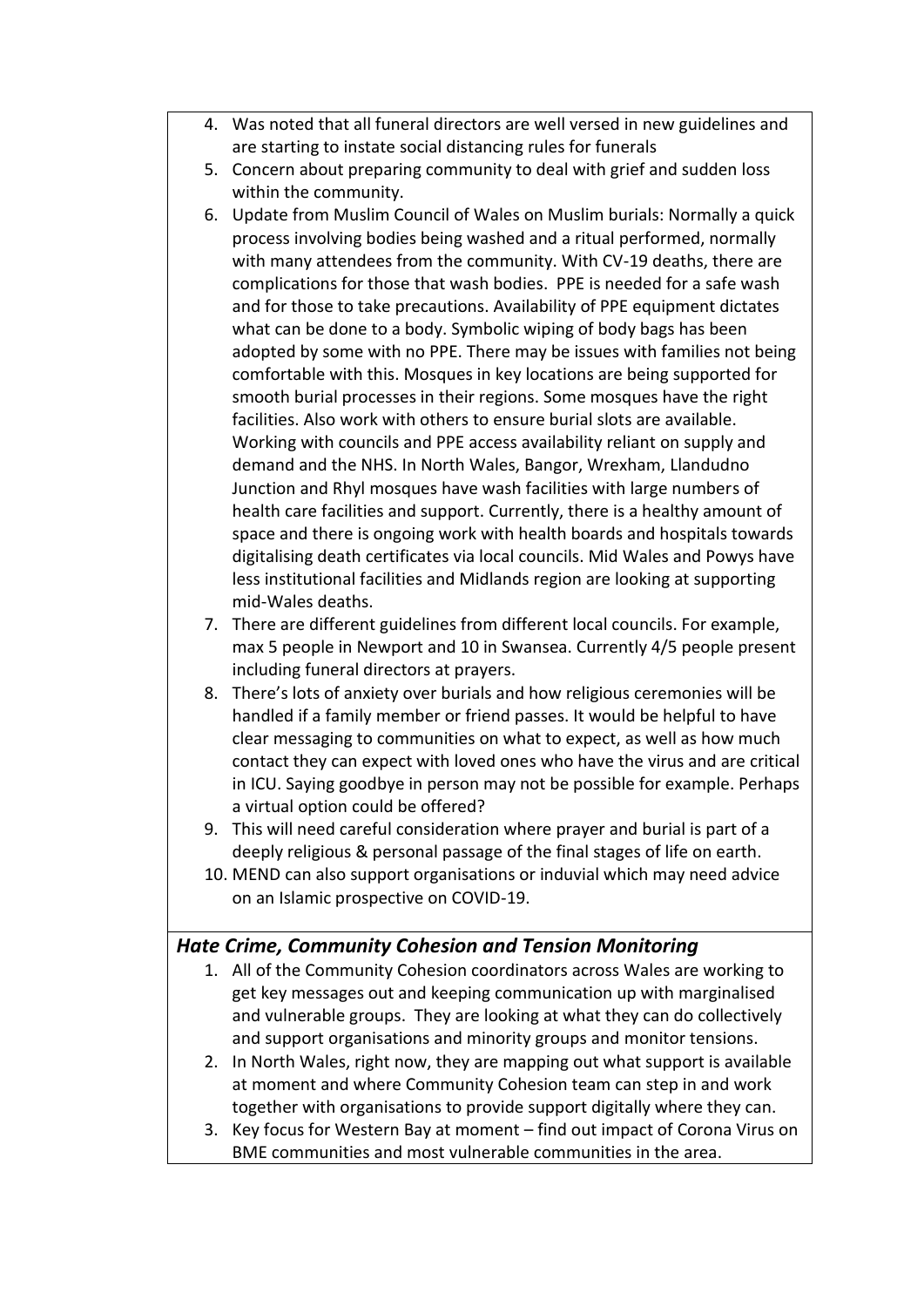- 4. Swansea is having a community tension monitoring phone call each Monday. He will put the info on this and welcomes people to get in touch with any concerns.
- 5. Per Martyn Jones, first All Wales community tension monitoring meeting took place yesterday with all four forces.
- 6. Putting information out on Facebook in a Facebook friendly format is a great way to get messages and information to EU Communities and also other ethnic minority communities too. Many EU people use FaceBook a lot as a source of info rather than watching British news or British TV.
- 7. Chinese people are being targeted because of wearing masks and receiving very hostile activities. Chinese in Wales supports them. Geoff explains people really need to be understanding about different beliefs and mask wearing.
- 8. Swansea Council and Police have also set up a weekly tension monitoring system. Phone number set up with call at 11am on Monday morning. Riaz will put the info on the chat feed for this Zoom meeting
- 9. Emerging evidence that Far Right and Tommy Robinson spreading fear about Muslim communities linked to Covid19.

#### Updated Discussion notes from Forum on 29th April 2020

**Deputy Minister and Chief Whip Jane Hutt's Introduction/Address** The Deputy Minister joined in for most of the last half of this forum. She gave a brief address expressing that she was eager to listen to participants. She is grateful to meet this group and noted that 69 attendees is very impressive. She noted that in its response to COVID 19 over the past weeks, Welsh Government wants to ensure that equalities are at the forefront. The Deputy Minister has a wide remit which includes equalities; domestic violence; Gypsy, Roma and Traveller people; crime and justice and the third sector. She has engaged with many groups recently, including Wales Race Forum, BAME Newport HUB, Wales Refugee Coalition and recognises the importance to engage locally and regionally as well as nationally. Shortly, she will be meeting with Faith Communities Forum. It is very important to communicate how Welsh Government can support the disproportionate impact of COVID 19 on BAME people as seen in the workforce and community. This was addressed in a statement by Vaughan Gethin AM, Minister for Health and Social Care, last week and in the establishment of the COVID 19 BAME Advisory Group. Welsh Government is now moving to consider how to get out of lockdown, with the First Minister publishing a proposed framework last Friday. The Deputy Minister has made clear that COVID 19 crisis has potential to deepen inequalities and that it is very important to get exit from lockdown right and protect frontline workers, so we do not go back to outbreak and small outbreaks. Public health must be at the forefront as well as social and economic considerations. One proposal is that any move should be equality impact assessed, so as not to disadvantage people with protected characteristics – but even better may possibly lead to a more inclusive society. The Deputy Minister would like to hear this group's views on how to exit the lockdown in a way that does not exacerbate inequalities but rather provides potential for positive transformations. That is a big discussion, perhaps for another occasion.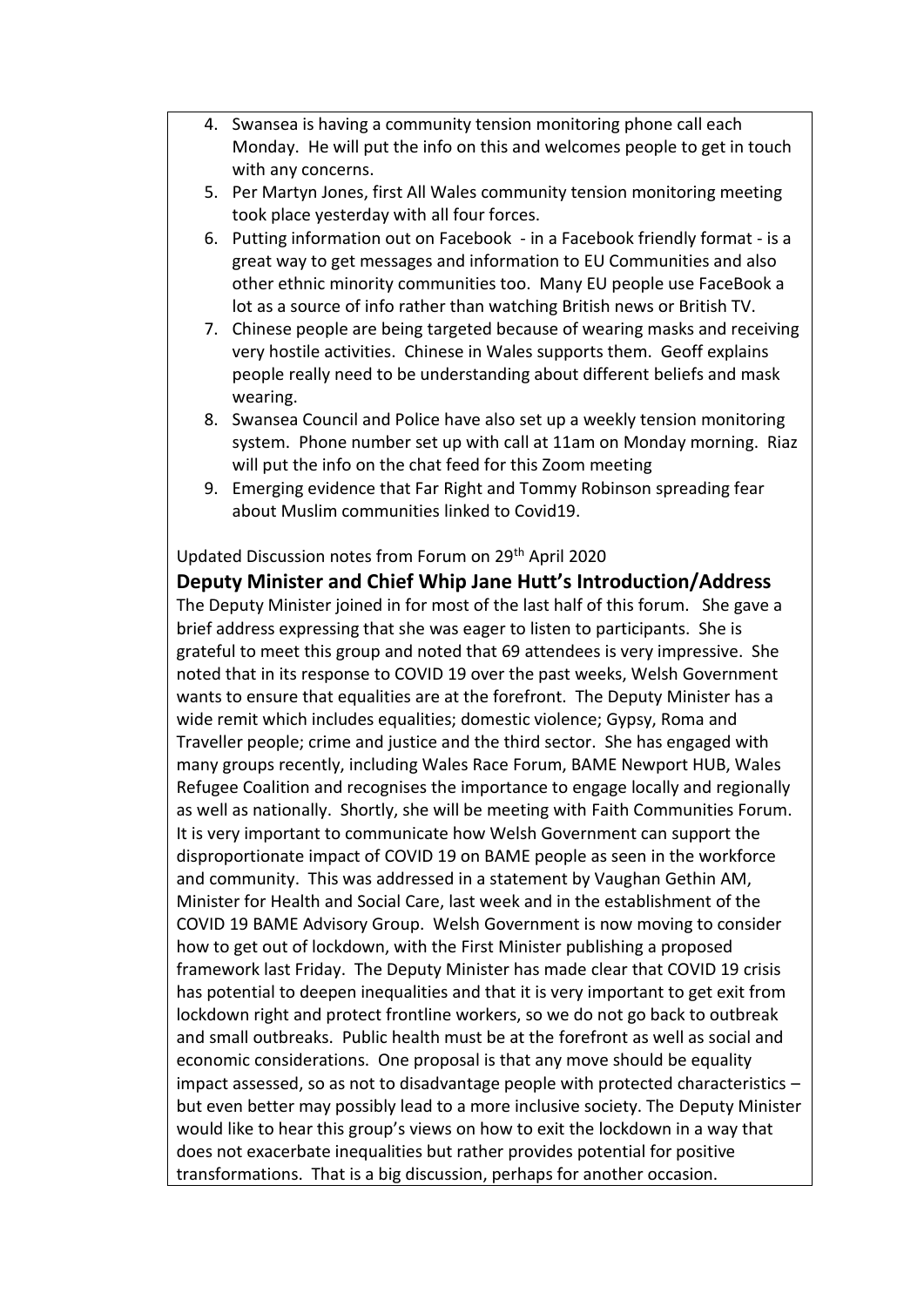*The following is a summary of experiences, concerns, and paths for potential action from forum attendees in regard to the impact of COVID 19 on Community Cohesion, Racism and Hate crime.* 

# **Indications that street-based hate crime has declined since lockdown orders may be masking other dynamics**

*Hate crime reporting & street-based hate crime*

- Dialogue at weekly police dial ups in Swansea indicate that hate crime has gone down; however there have been reports of abuse directed at members of the Chinese community relating to the pandemic and they have suffered greatly.
- We should not be misled by low hate crime figures. That would be akin to misconception that shoplifting is down now. Coming out of this, things will get worse and we need to prepare. Community cohesion is currently strong because people are helping each other now, but we should not get lulled into sense of false security.
- Hate crime reporting is currently low because people are living in fear of uncertainty and reporting is last thing on their agenda, as they are struggling to survive.
- Gwent police have a weekly phone-in forum on aspect of community cohesion and hate crime. They stress importance of using 101 system. Once its logged, its locked. Please call 101 or contact one of us with concerns. Police are doing all they can to minimise tensions in community.
- One can also phone Victim Support or report at their online reporting portal: <https://www.reporthate.victimsupport.org.uk/hate-crime/>
- Likewise one can report online at TrueVision [https://www.report](https://www.report-it.org.uk/home)[it.org.uk/home.](https://www.report-it.org.uk/home) True Vision will collate national figures and trends and can also make referral to local police if necessary.
- One way to tackle hate crime is skilling up people in reporting. There have been efforts to try to organise conference in Newport around that.
- Currently, EYST is offering online training in challenging hate crime to professionals "Don't Hate, Educate." Contact [nicky@eyst.org.uk.](mailto:nicky@eyst.org.uk) When schools reopen, it will be offered to teachers and pupils.
- From Chat: Victim Support will soon release sessions around raising awareness of Hate Crime to key community people, professionals and anyone else interested in Hate Crime. To get on mailing list, contact [Becca.rosenthal@victimsupport.org.uk](mailto:Becca.rosenthal@victimsupport.org.uk)
- There is wide consensus of the importance of encouraging and supporting people to report hate crime.
- From Chat Welsh Government makes the point that having evidence on hate crime in terms of reporting figures gives them a strong base for our policy response.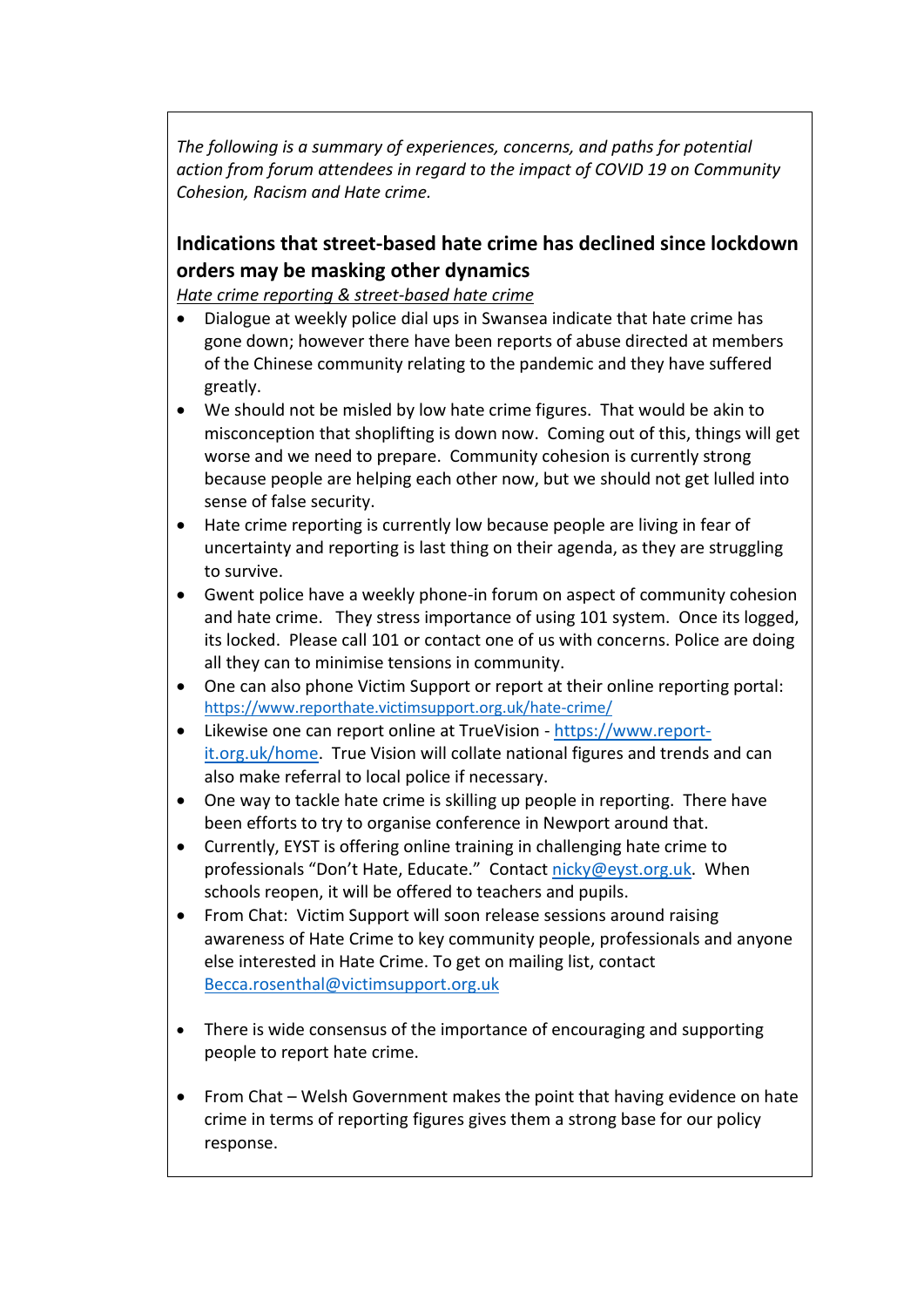#### *People targeted and abused by neighbours*

- "How many people are stuck in unsuitable housing, waiting to be moved on, and are suffering?"
- Example a client in temporary accommodation has been abused by her downstairs neighbour and is afraid to leave the house. The police have been to the property 6-7 times and it's been reported to housing options, but she is still awaiting a resolution.
- Victim Support notes that clients they are currently supporting are mainly experiencing neighbour related abuse, rendering them, "prisoners in own home," afraid to go in back gardens or on daily walks because they do not feel safe in their neighbourhood. People experiencing this are reluctant to phone police either thinking the case is trivial or fear of escalating tension and reactions from neighbour. Victim Support is encouraging reports of anything that is neighbour related. They are looking to create online materials which reassure and encourage people to report via 101 or use online reporting.

### *Increase in online hate*

- There is much evidence that online hate speech has risen in the lockdown period. Social pressure of the lockdown drives people to use online means even more than normal.
- Online, there is much conspiratorial talk and mis/disinformation. Likewise, as online use is going up, people are talking and sharing stories more, thus exacerbating spread of both rumours and of examples of hate speech and stereotyping.
- Question: Are there any attempts to demystify mis/dis-information? We must have a way to separate truth and facts from disinformation, so agencies can distribute truth through their networks.
- A lead researcher at Cardiff University's "HateLab," which monitors online hate speech verified that his lab is observing more online hate in recent times. HateLab's current focus is UK wide. Question: Would Welsh Government be interested in using this opportunity to collaborate and fund Welsh focussed research about online hate? This could be a collaboration between organisations, for example: MEND, the Chinese community, Welsh Government and Hatelab. "Research is costly, but we need all the intelligence we can get, and universities are crucial at looking at online crime."
- There were a number of chat comments that agreed that Welsh specific research into online hate speech would be a good idea.
- The Deputy Minister noted that we need all the intelligence we can get, and universities are crucial at looking at online crime; we also need to look at what happens next – particularly in terms of challenging hate narratives - how can we keep alive the current recognition of BAME and migrant people's contributions to NHS and essential sectors?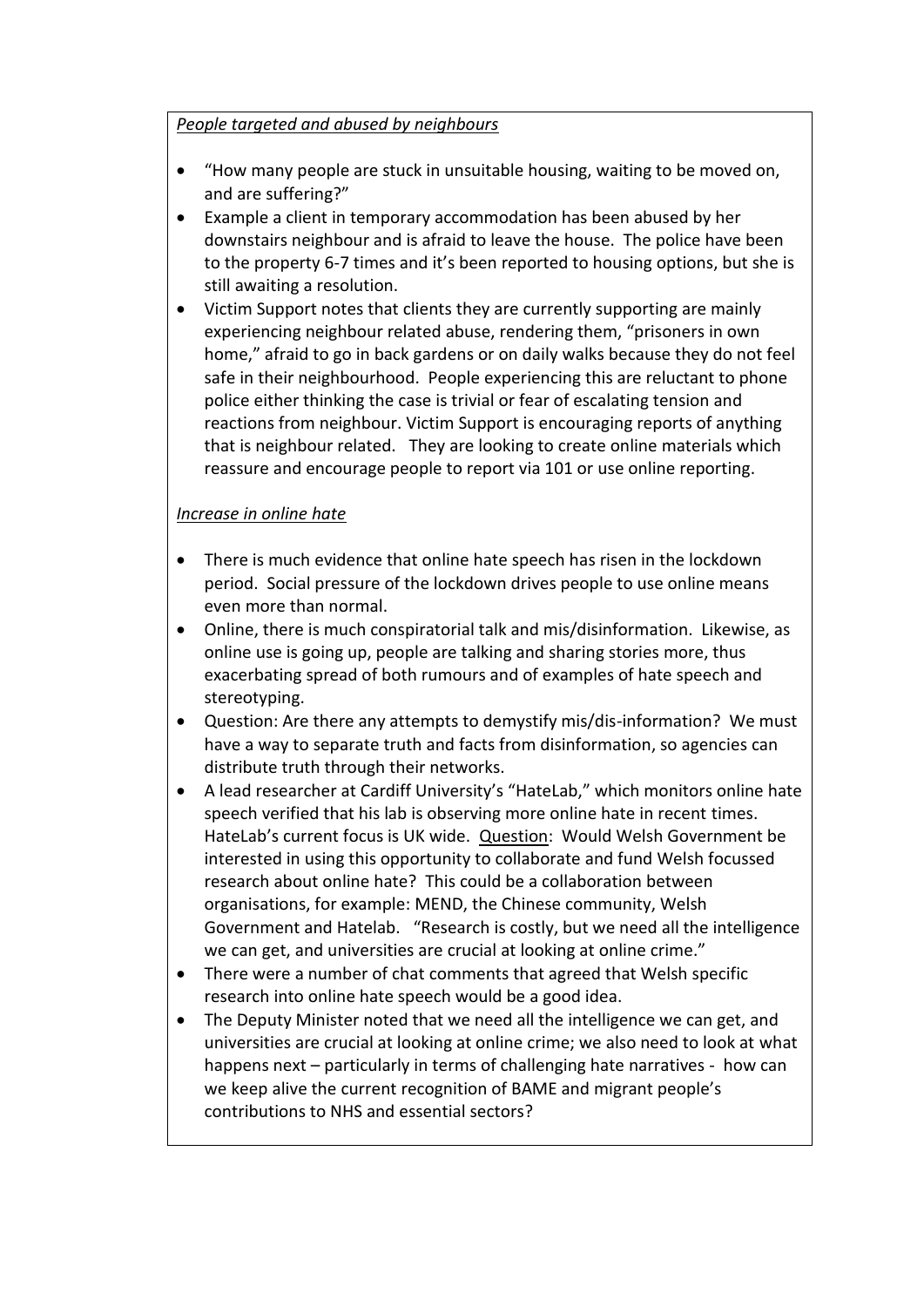## **Stereotypes of Muslim communities, some particularly relating to Ramadan**

- Rumours are circulating in multiple platforms/spaces that COVID 19 will peak during Ramadan because Muslim community is gathering and socialising.
- "During Ramadan, we are supposed to pray in the mosque, and this is the first time in history that we can't … These rumours are causing panic in the community because we are in fact following the guidelines strictly and we are already in spiritual pain."
- In some cases, wider community which is becoming aware of disproportionate impact of COVID 19 on BAME people, especially in particular parts of Wales such as Newport, is engaging in victim-blaming. On some occasions, questions are raised as to whether BAME and/or Muslim people are social distancing or aware of public messages. Those may be valid questions to be asked but can quickly become victim blaming. This is a worrying trend to be aware of.
- It is very troubling that Trevor Phillips, who has been suspended from the Labour party for racism, for Islamophobic remarks, has been appointed to lead the inquiry into COVID 19 disproportionate impact on BAME communities. Most people who have died in frontlines NHS are BME and Muslim. No one will have faith that he will be fair to Muslim people in that enquiry. WG should have own independent inquiry apart from Trevor Philips.
- Some concerned about police stopping BAME people who are delivering food to vulnerable people.
- Gwent police have been doing work to ensure that that the message goes out and that mosques are following social distance guidelines.

### **Global dimension**

- International students still living in Wales need attention Stephen Carr from WGLA had a Zoom meeting with 100 international students yesterday, many of whom were not aware of a lot of COVID issues. The meeting was well received. Universities are doing what they can, but it would be very good for Welsh Government to address this group as well.
- African people are being racially abused in China and that has had backlash across the globe. People in African communities here are sharing video clips about attacks in China against African people and it is very distressing. Race Council Cymru has held meeting with Chinese community in Swansea to see how we can stop escalation of these messages and work together to counteract.
- Across the globe, ethnic minority people are bearing the brunt of COVID 19 both in terms of getting the virus and having negative outcomes such as critical care or death disproportionately and bearing the brunt of economic fallout due to lockdown. This is well documented in United States and other countries as well as the UK. Causes are years of institutional racism and discrimination: socioeconomic status leading to underlying health conditions, quality of housing, environmental racism – living in polluted areas, occupational segregation into low paying jobs, including many frontline sectors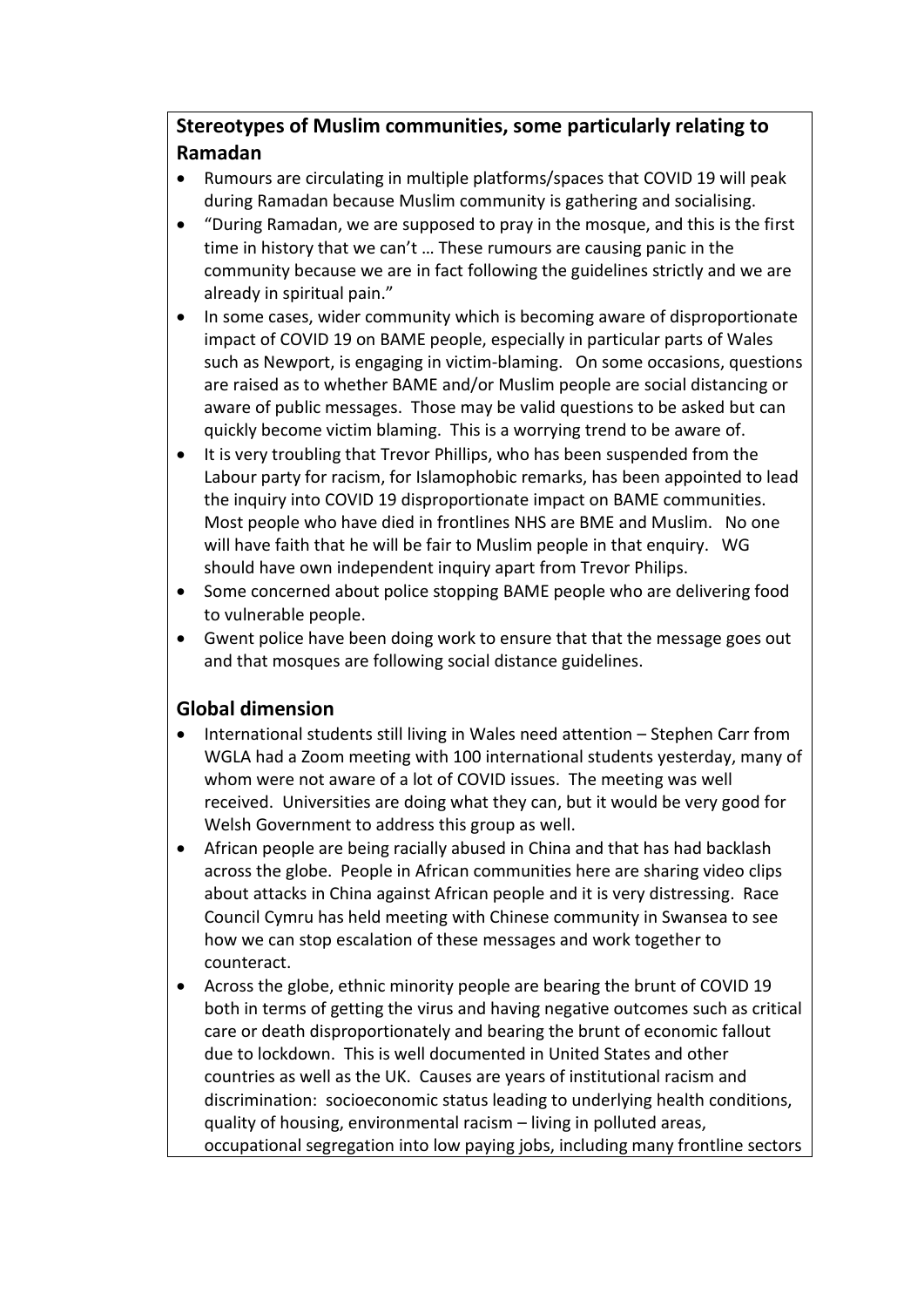such as transport, delivery, domestic worker, health and care workers, food service, food production.

## **"Holding on to the Gains"**

*Using this time to amplify positive messages and counter-narratives to prejudice and hate*

- There are some gains in community cohesion now, and in order to keep that going post COVID, there must be strong community engagement.
- Currently there is societal and cultural acknowledgment of contribution of BAME people to NHS. And there are numerous examples of ethnic minority people, communities and establishments supporting the wider communities and the NHS. There are also many examples of diverse communities and neighbours coming together to support each other: creating food parcels, making food deliveries, providing IT equipment and broadband access. "COVID 19, in a funny way, has brought whole community together and we are witnessing acts of kindness, sacrifice and also seeing the impact that the BME community has on the wider community."
- Amplifying these positive stories and narratives about BAME and migrant contributions to NHS, essential sectors and community volunteering and food provision, etc can indirectly and directly fight racist ideas.
- We organisations in the BAME/racial equality sector must connect with each other and promote these messages ourselves. For instance, the MEND website is providing platform for anyone to blog personal stories. Anyone can write and send stories to Sahar Al-Faifi and she will send to MEND website to be shared with all social media platforms: [sahar.al-faifi@mend.org.uk.](mailto:sahar.al-faifi@mend.org.uk) Likewise Newport CAB can promote local positive stories: [pat.dunmore@citizensadvicesnpt.org.uk](mailto:pat.dunmore@citizensadvicesnpt.org.uk)
- Stories are very powerful and its vital to record as much as possible at this time so it's not forgotten post Covid-19. Race Alliance Wales is currently collecting stories (200-300 words) to capture personal experiences of BAME individuals and communities during this period. Please send any experiences to [racealliancewales@gmail.com](mailto:racealliancewales@gmail.com)
- **However**, Welsh Government, local government, mainstream media and non-BAME voluntary organisations must all do more do more to promote these stories. For instance, a lot of the 'Save the NHS' imagery in mainstream media appears to be 'white-washed' with little representation of people of colour.
- It is important to be sure our communications are spreading helpful and constructive messages, especially considering a lot of young people are seeing these narratives. We need to connect positive and light-hearted stories with impactful and serious stories. That will make our framing more believable and our stories more widely accepted. For example, the Welsh Government statement on Chinese Community.
- From chat: Bevan Foundation has recently published a report titled "Shared Ground: Integration of Migrants in Wales <https://www.bevanfoundation.org/publications/>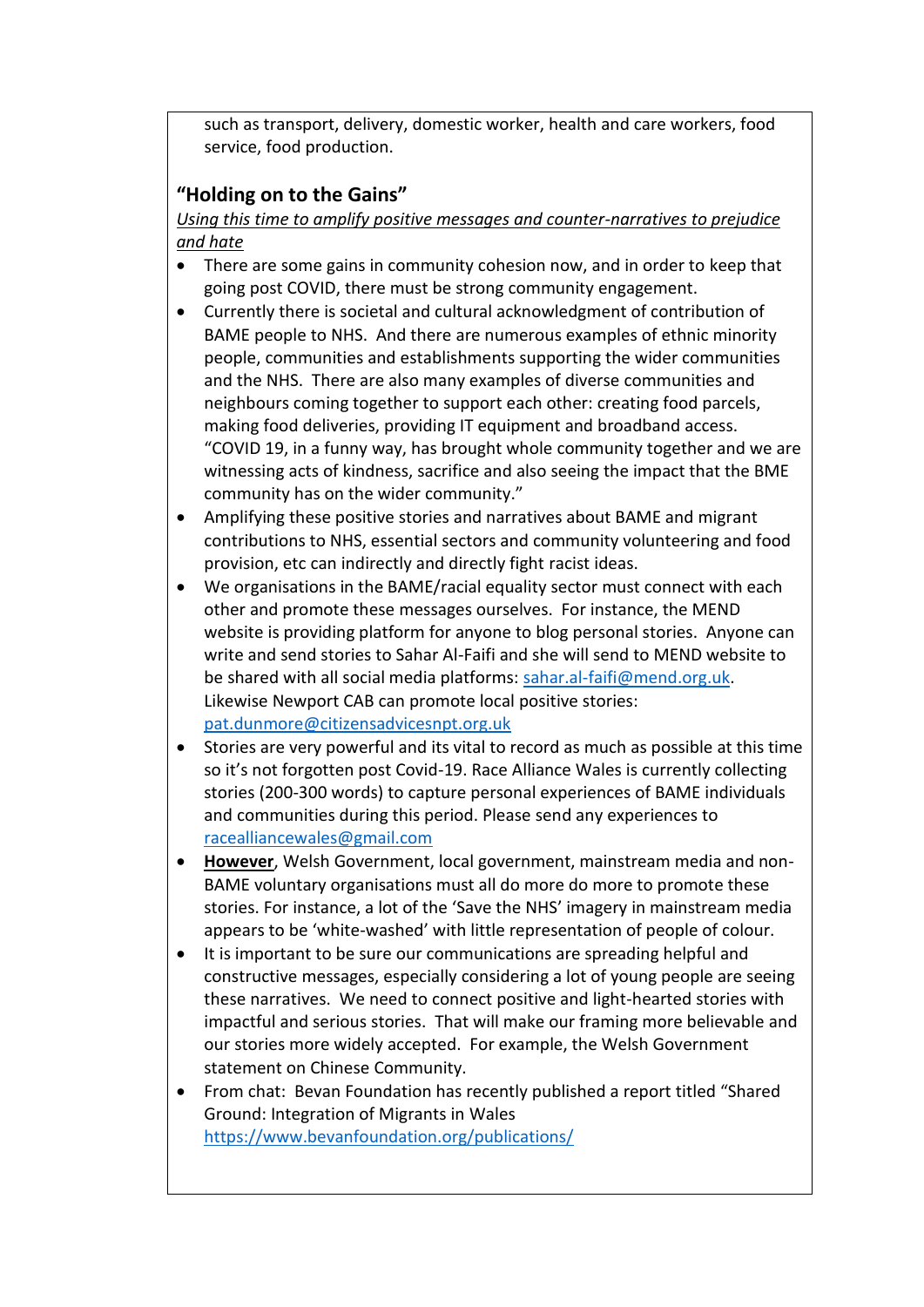### *Continuing the lift on No Recourse to Public Funds*

- At the moment, UK Government and Welsh Government have lifted rules relating to No Recourse to Public Funds and for now, many more women surviving domestic violence are able to access refuge. Organisations such as BAWSO are very grateful for that, but what happens after the pandemic? When women need to move on from refuge to their own accommodation, will Government be sure there is a way to do this?
- During the lockdown, BAWSO have seen an increase in referrals both for women surviving domestic violence and trafficking (NB: there is often a correlation between the two). People are coming forward during the lockdown as "they can't stand it anymore." The domestic violence cases that BAWSO deals with can involve multiple family perpetrators: brothers, in laws, partners. "These women have escaped for now; What happens after?"
- Wales Refugee Coalition are also organising a campaign to argue for scrapping No Recourse to Public funds and would invite BAWSO to get involved as well.
- Deputy Minister's comments in relation to this issue: She is glad to hear from BAWSO and Wales Refugee Coalition.

### *Keeping the energy of this forum and others like it going and gaining momentum*

- There is consensus with Deputy Minister's proposal to have a subsequent conversation about best and most equitable/transformative way to exit lockdown. This group is up for such continued conversation.
- One suggestion was for a point person to coordinate media efforts and another suggested a funded policy role to coordinate issues and take them forward.
- Perhaps this forum can create a couple of sub-groups one regarding media and one regarding keeping the gains/exiting lockdown.

### **Institutional Racism**

- It was noted that the 27-year anniversary of Stephen Lawrence's death was last week Wednesday. The aftermath of that tragedy allowed us to look in depth at institutional racism in our society for the first time. "Never forget that the power we have to challenge started with McPherson report and it's important that we teach youth the power of engaging and challenging. Without that, I wouldn't be here today."
- For years and years, people engaging in work in this sector have reported a combination of disadvantage and inequality for ethnic minority people and it is still happening.
- BAME people are over=represented in essential/frontline sectors, including low paying ones, which have been undervalued until now.
- One attendee has many family members who are nurses or workers in social care, who feel they are unable to say "No" to situations they feel dangerous, such as situations in care home where they have no protective equipment.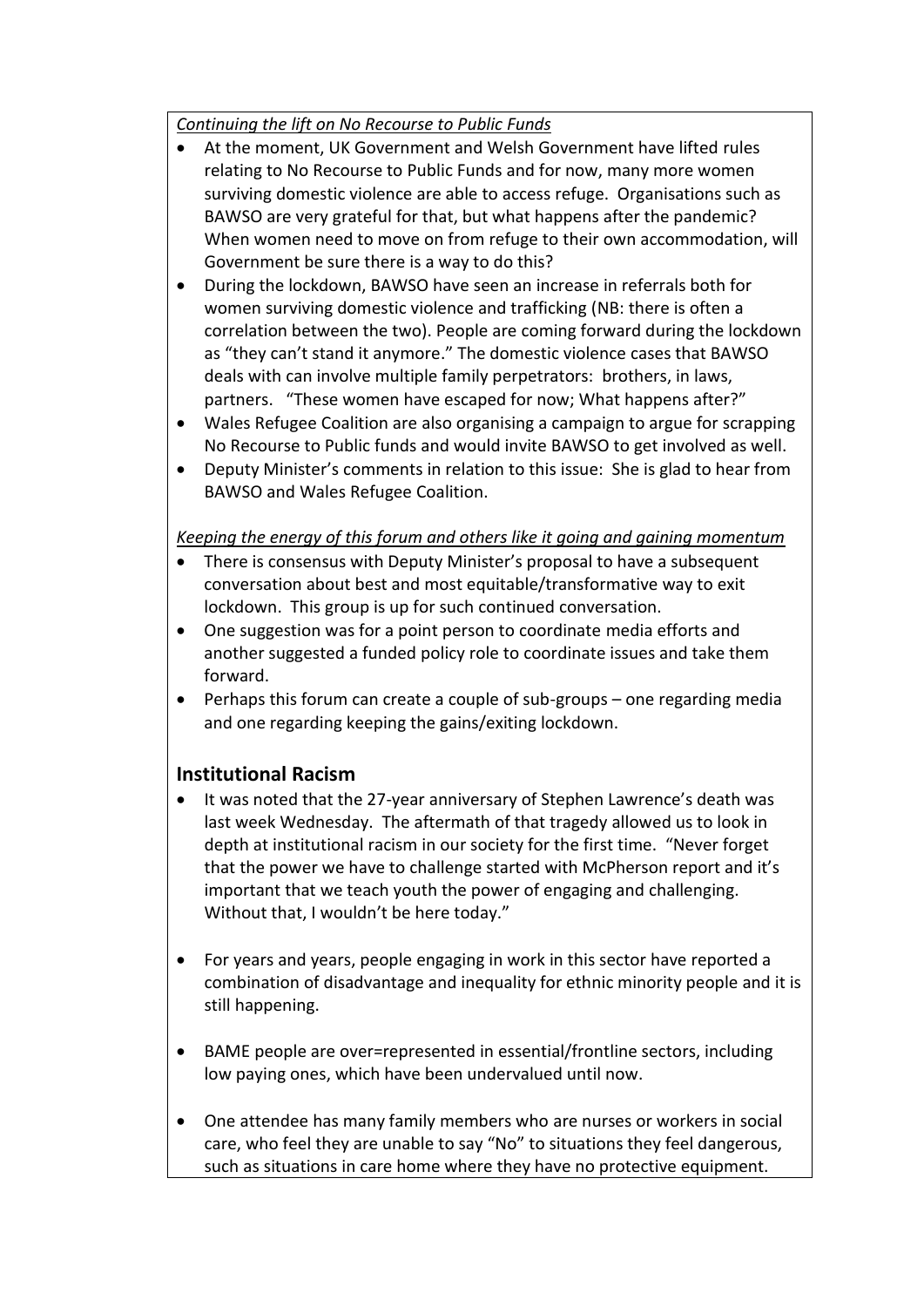They are exposed to COVID 19 even though they are more vulnerable to getting virus.

- Likewise, an attendee has noted an increase in BAME people working front of house in supermarkets, which are taking on BAME people in greater numbers only in a time when they need to take on more workers quickly.
- Hate crime (except online) may be low, but we need to prepare for what happens after COVID 19 is over. "The blame game is coming; Society always needs scapegoat. How do we prepare for post-COVID?" Note from chat: Concern that in economy slump post COVID, BAME people and migrants will be blamed for lack of jobs.
- From chat: Big concern that dependent families of migrant workers/work permit holders who have died in the front line are likely to be removed from the UK, depending on their situation. Relating to Home Office hostile environment.
- Question: We know there is English based inquiry on disproportion effect on BAME COVID. Will WG take on study based in Wales? Real fears this pandemic is showing fault lines and inequalities in society and after effects will only make it worse. We would like to be involved in learning good practice, developing community support and working with you on it. Can we do that?
- Deputy Ministers comments in relation to these points:
	- She referenced last week's statement from Health Minister Vaughan Gethin. In that he said, we are engaging with health professionals, medical associations, Race Council Cymru and other key community figures.

Now they are moving into advisory, inquiry and evidence gathering stage. There is a meeting of a BAME COVID 19 advisory group today at which Heather Payne from the Chief Medical Officers office will be a key official from medical perspective. This group will look at workforce risk issues including for allied health professionals, but they will also be looking at the impact from a community perspective and engaging many agents.

- The Deputy Minister references the need to understand Welsh perspectives, epidemiology and statistics and to link those with ONS, the UK government and the Scottish Government.
- Again, she suggests meeting again with this group to talk about how the exit from lockdown avoids exacerbating inequalities and even makes positive transformations.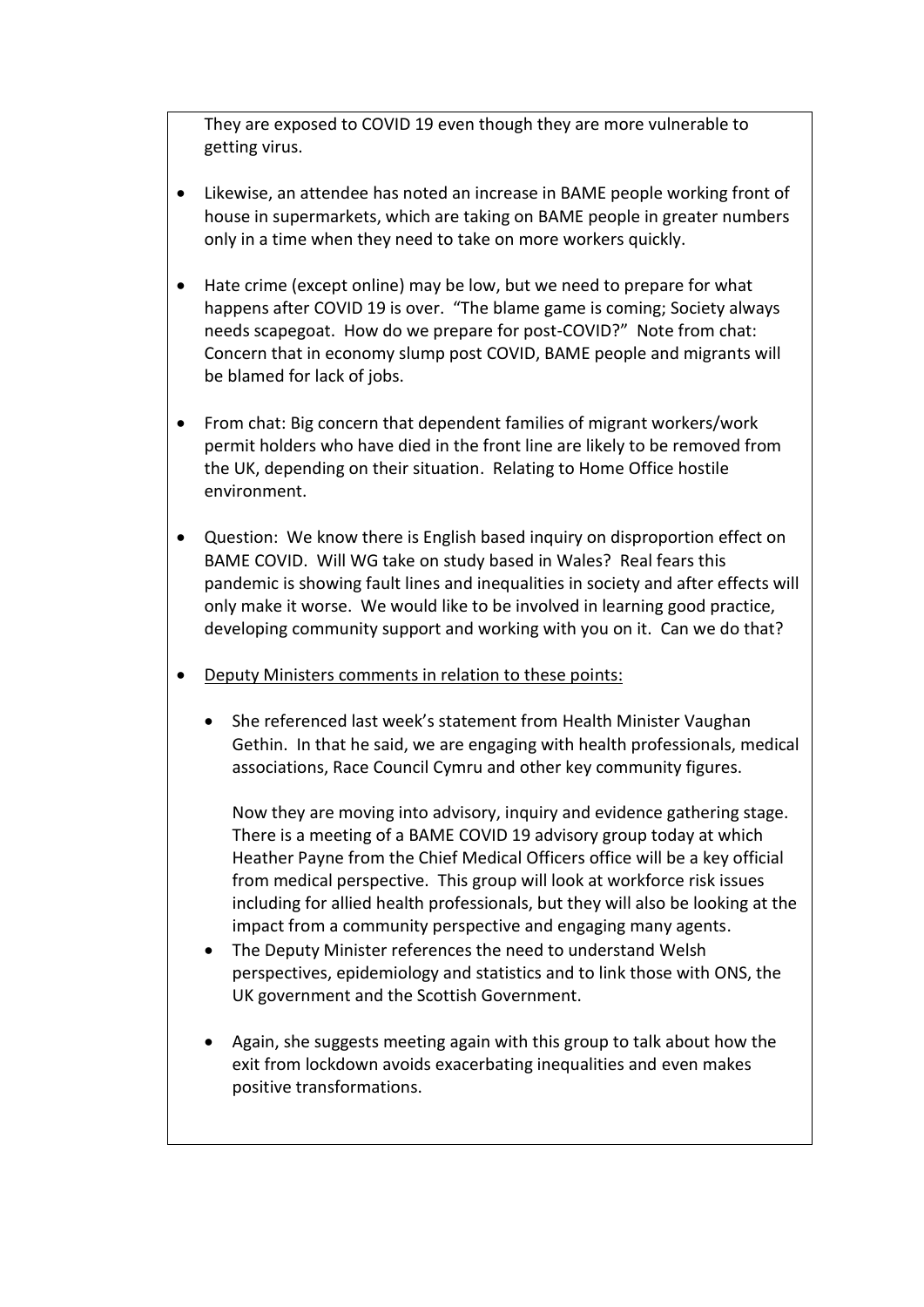- She is very interested with the point that many BAME people are going into additional frontline spaces. And she is conscious of the important point about risks applying to social care as well as healthcare.
- She takes the point about how we can build on the gains made during this period. We must recognise the contributions of and impact on BAME people in relation to this virus and must make sure that is handled and respected and at the forefront of policy.

# *Supporting Travellers particularly those without permanent accommodation*

- 1. I have been asked to raise a Gypsy, Traveller site concern on behalf of residents. The residents depend on tokens for water and electricity. They rely on local authority site staff availability to provide these tokens. No staff, no tokens. No tokens, no water or electricity.
- 2. Health provision must take particular care to ensure that greater trust and better, more comprehensible information is delivered to families, in partnership with established and respected Romani and Traveller community organisations and representatives, and that individuals are encouraged to seek medical care if they should fall ill, with the assurance that hospital services and healthcare practitioners will be unbiased in their delivery of advice and medical care.
- 3. Self-isolation and social distancing are going to be particular challenges in circumstances where family space is limited and families live in close proximity with each other, on Gypsy and Traveller caravan sites for example, or in multiple-occupancy dwellings where many Roma reside in over-crowded conditions.
- 4. Particular attention needs to be paid to the needs of residents on sites or in MOD that house Romani and Traveller families, including information delivered in appropriate forms (infographics) and languages (Czech, Slovak, Hungarian).
- 5. Working with local Gypsy churches and faith groups to develop good communication and effective dissemination of information should be a priority, especially as many Romani and Traveller people will turn to their church or mosque for support, advice and reassurance in these troubled times.
- 6. Government guidelines came out on that last week and local authority should have it. Travelling Ahead also posted recent guidance which is available online.

### *Community Fear & Unrest*

1. There is unrest due to scaremongering in the community  $-e.g.$  linking causes of CV-19 to 5G towers, new world orders, and widely circulating lots of worry.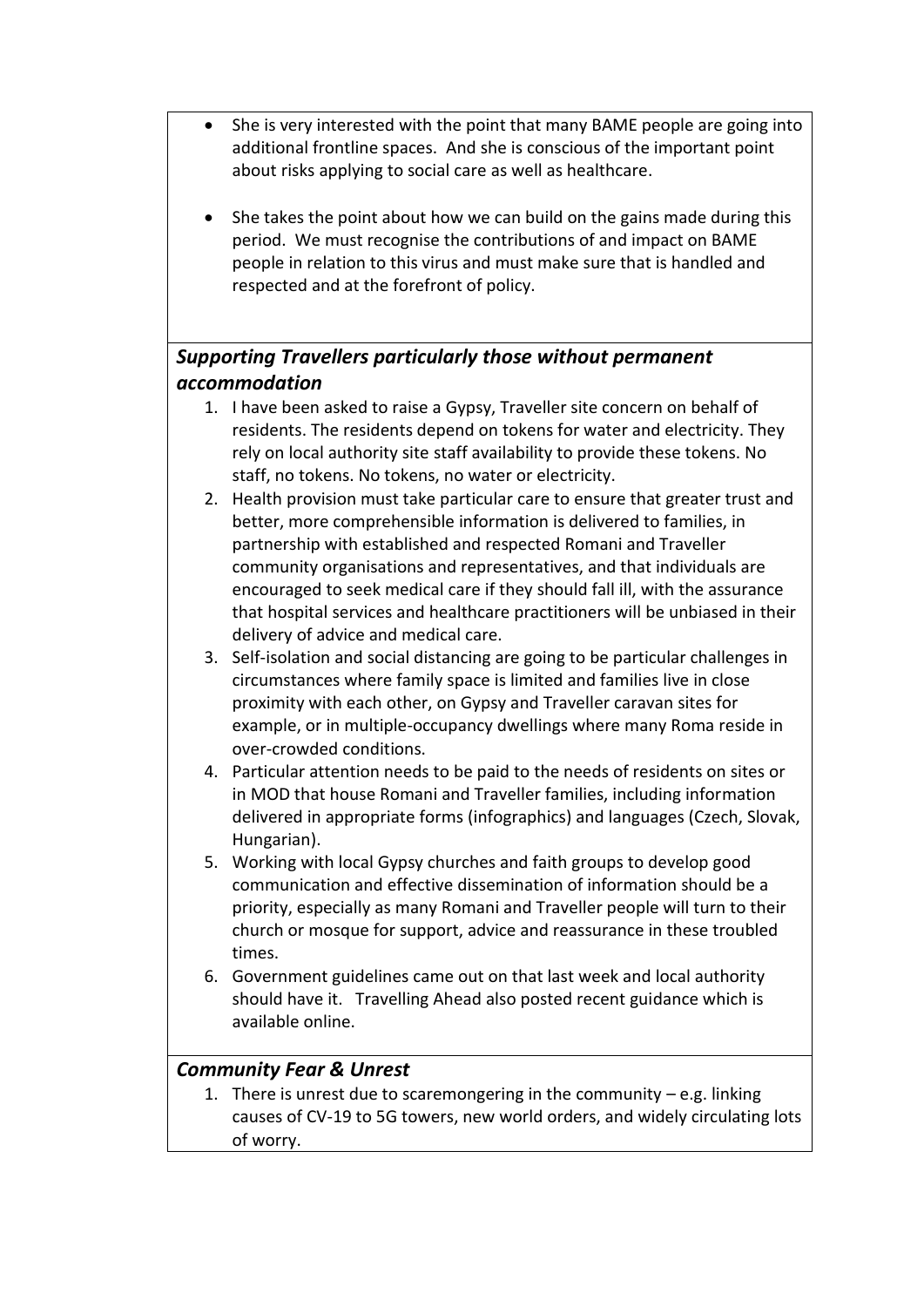- 2. There are many stories going into overdrive and lots of misinformation spread, which is uninformed by science. People in positions of trust must be clear and provide sober guidance.
- 3. Scams are on increase if we could inform communities to be mindful and let relevant authorities know if they have heard of any problems which may have occurred.
- 4. There is helpful guidance available in multiple languages. This ensures accurate messages are shared.
- 5. Another rumour is people fearing accessing hospitals for fear of contracting CV-19 and passing away.
- 6. Community fear it is unclear what treatment you do get if you think you have the virus, and if your symptoms worsen. With news that a nurse in London was refused entry to hospital after his symptoms got worse after 7 days of isolation and even though he reported not being able to breathe he was still told not to come to hospital – and later sadly passed away in his bathroom. What are the guidelines on who is being admitted to hospital and at what point during their symptoms?

### *Housing*

- 1. Government will be introducing legislation around rent evictions mortgage holidays be passed on by both private and social landlords. We have heard of many people who have been made redundant due to coronavirus and others being temporarily laid off with no pay and don't qualify for SSP. This means people can no longer pay their rent but landlords are sending threatening letters of eviction and in some cases showing up and changing locks. Again this needs immediate attention.
- 2. Housing legislation is set to be introduced for social housing and private rentals. WTUC want rental freezes and private and social landlords to pass on any 'mortgage holiday' benefits to tenants.
- 3. Social class plays a huge part in whether people have the privilege to socially distance or stay at home.
- 4. BAME individuals may be in more cramped spaces with no gardens and young people in these situations are under more pressure to go outside the home.
- 5. Disproportionate impact on Roma families living in crowded houses where in normal circumstances, adults would expect young people to be outside of the house in daytimes, but they are now required to stay indoors.
- 6. Likewise, there will be a disproportionate impact on intergenerational households.
- 7. Overcrowding will impact young people's education as they may be unable to find a quiet space to sit down and do some work.

### *Health*

1. Those with diabetes – which is more prevalent amongst BAME people are at increased risk of severe illness from COVID-19, Diabetes UK is working hard to make sure they can support everyone who needs help. You can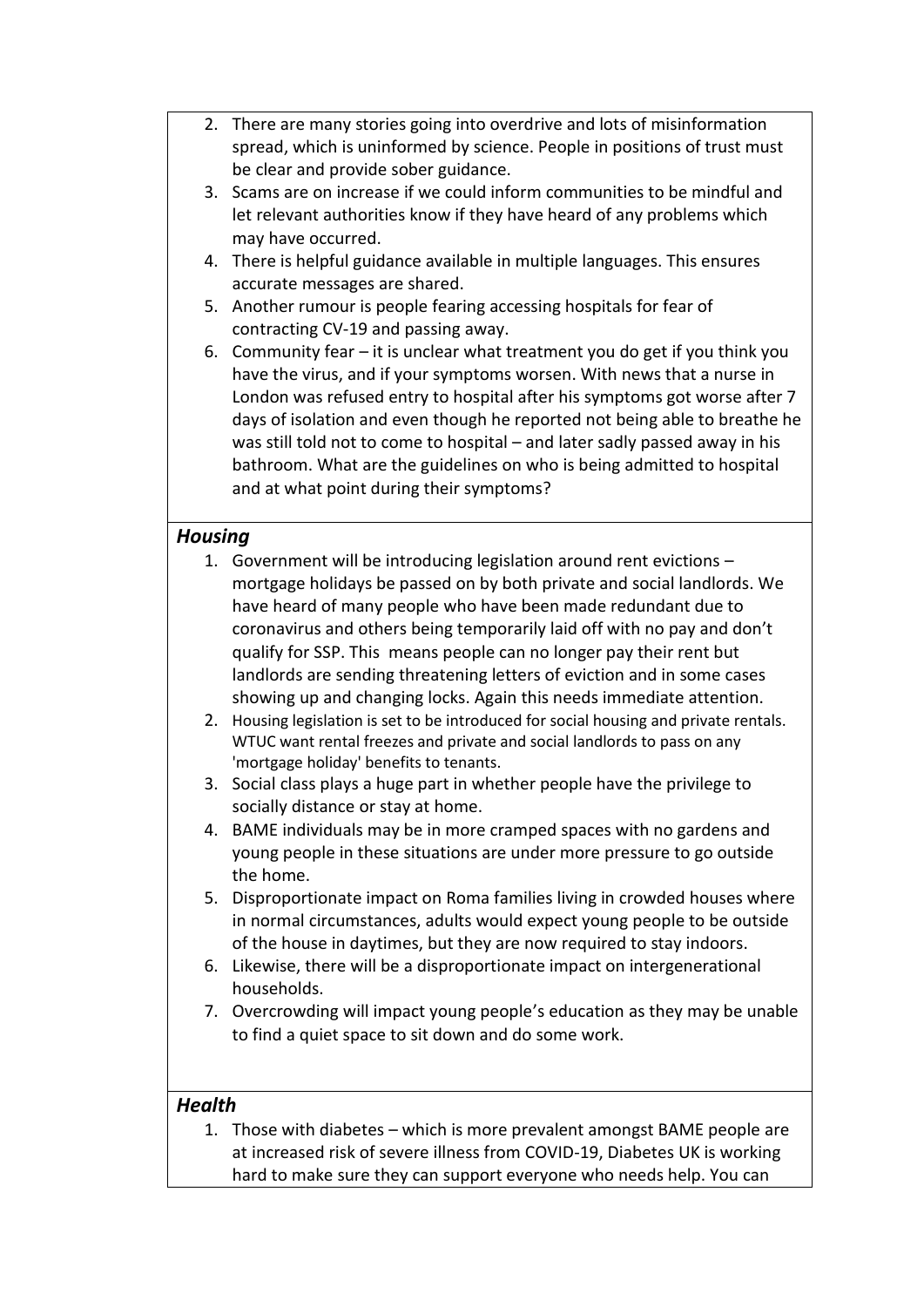contact the Diabetes UK Helpline, on 0345 123 2399 or helpline@diabetes.org.uk, open Monday - Friday, 9am - 6pm

- 2. Also increased risk for those suffering from Sickle Cell Anaemia
- 3. There's lots of fake self testing kits being circulated and offered at £15 a go. We have been inundated with calls from individuals who have raised concerns – particularly a number of self employed and zero hours. A large proportion of these workers are BAME and young workers.
- 4. Given there's no virus testing for NHS staff, will this change, now that the number of critical workers are set to increase? Particular issues for those individuals would need to return home, having exposed themselves within the community
- 5. Big issues now around health care workers self-isolating hence focus on testing for health care workers. We want this to include families of those Workers too.
- 6. Disproportionate burden of risk is being carried by NHS Medical frontline workers who are BAME and EU Nationals? Will this be recognised by Welsh Government and Public messaging
- 7. Refugees and asylum seekers who are qualified to work in the health service should be allowed to work and others who could assist with other areas of key work, such as drivers and delivery staff who are critical and in demand. Is the Welsh Government considering this in their discussions with the UK government?
- 8. WTUC encourage ppl to sign up to the NHS workers campaign. Many of these workers are BAME. We have also raised concerns around cleaning staff in NHS not being considered key workers. Considerable no's are BAME as well as porters
- 9. Possibility that NHS workers may be asked to self-isolate from families away from families as well as possibly construction workers. This isn't happening yet but maybe considered same as other countries. Logistical issues as well as emotional to consider so not immediate
- 10. A high percentage of people being hospitalised are from a BAME background; this pandemic is having a disproportionate impact unfortunately.
- 11. There is a cumulative negative impact as multiple negative factors add up for BAME individuals and communities.
- 12. Example from volunteers with 'Friends of Sickle Cell and Thalassemia': Members are already marginalised are not getting information from consultants regarding their vulnerability. They haven't received any guidance/letters and are more disadvantaged if they have more regular hospital appointments and aren't aware of processes. She is frightened for her community at this time. "We are looking for ways to get them the information, but it shouldn't be on us. It really highlights how marginalised our communities are."
- 13. Many on the frontline are BAME people … lose/lose situation. They are at risk and disproportionately affected.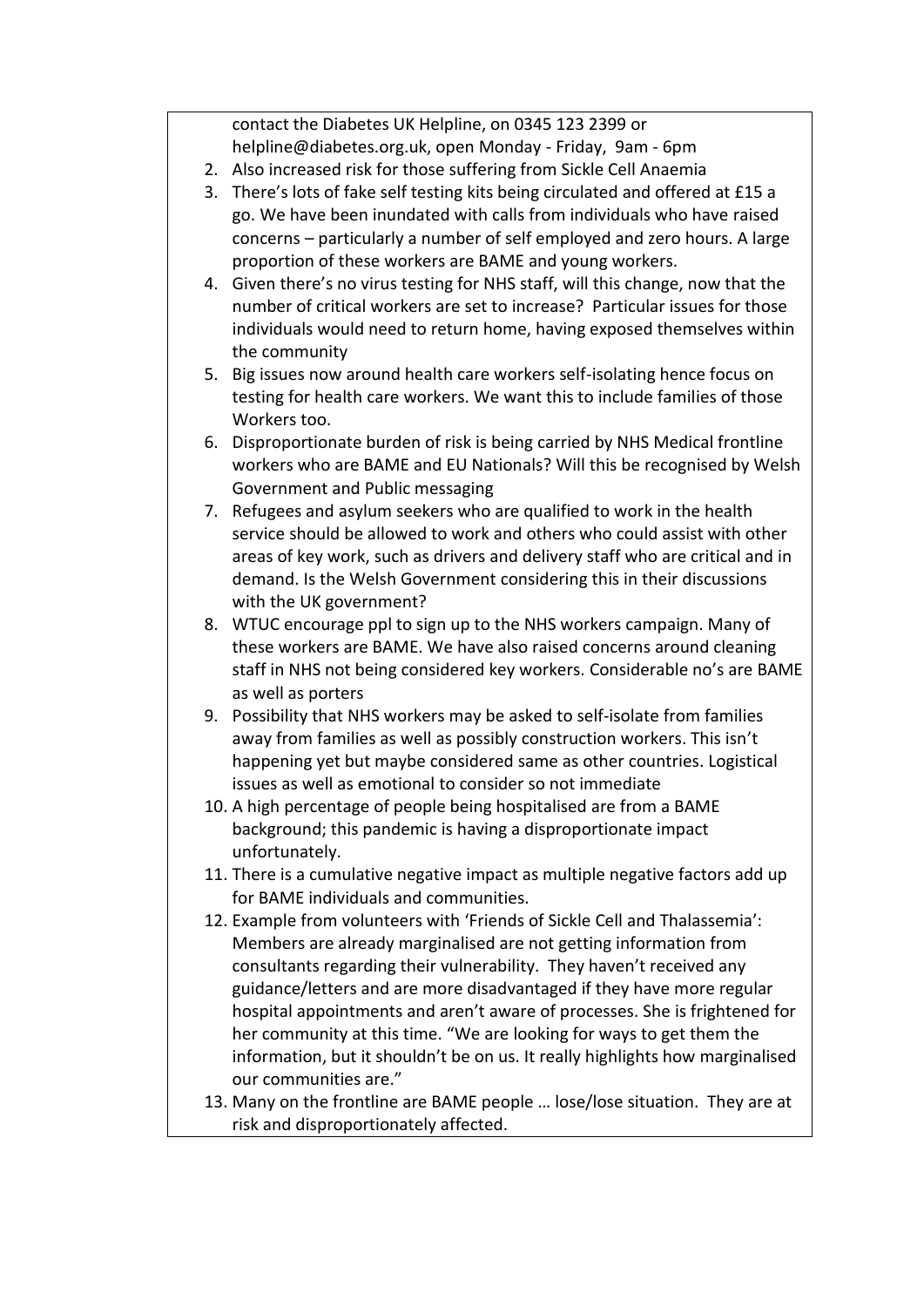- 14. Proposed solution: Encourage WG to highlight contributions of migrants and BAME people on COVID 19 frontline in its regular communications or as a specific campaign.
- 15. Shielding vulnerable individuals: There are concerns that the letters about shielding sent by WG to vulnerable individuals have only gone out in English. Sanjiv Vedi will check the process if someone requests the letter in another language.
- 16. Doctors of the world website has NHS Coronavirus guidelines in 43 languages: https://www.doctorsoftheworld.org.uk/coronavirusinformation/. Likewise, Public Health Wales has shielding information in different languages and also in audible version: https://covid.reciteme.com/nhs-protect/

### *Human Rights Impact of Legislation*

- 1. Many anxieties by the BAME community who are already living in a hostile environment. The new Coronavirus legislation is very draconian and worrying many people. They have seen the images of troops on streets in London. Heard about the government enforced self-isolation, which again could impact BAME communities disproportionately , given they already face systematic racism and structural discrimination. Need messaging on this.
- 2. Under the new legislation, there will be changes in the regulations around sectioning people under the Mental Health Act. BAME communities are already disproportionately impacted. If police are given special powers to remove the need for a mental health nurse and social workers to sign off, we will see a big leap in the number of BAME people being affected. There are many examples of police failure and for communities to now hear the police will have further powers to detain and enforce, will become hugely problematic. This needs careful managing and messaging as people still remember when after 7/7 'Shoot to Kill' was brought in.
- 3. People are very fearful of being deported, including many Windrush generations and families.
- 4. Fear of disproportionate use of new police powers on BAME people especially as they are less likely to have large gardens.
- 5. Gwent Police have a campaign to stop young people going out with their friends. There is a local hashtag #StayinforGwent but there is potential to make this campaign Wales wide.
- 6. A similar approach exists in Ceredigion and Powys, where they also aim to monitor tensions and de-escalate issues before they become problematic in communities. Suggested ways of working together.
- 7. Gwent Police has a fortnightly community dial in chaired by the Chief Inspector where community members can dial in with any concerns.
- 8. The Coronavirus Act has passed and has gone through The Assembly. We need to think about how we monitor the impact of the Act and the pandemic, particularly the impact on human rights and equalities. Essential to information share like we are now and prepare for the 6 month review of the Act.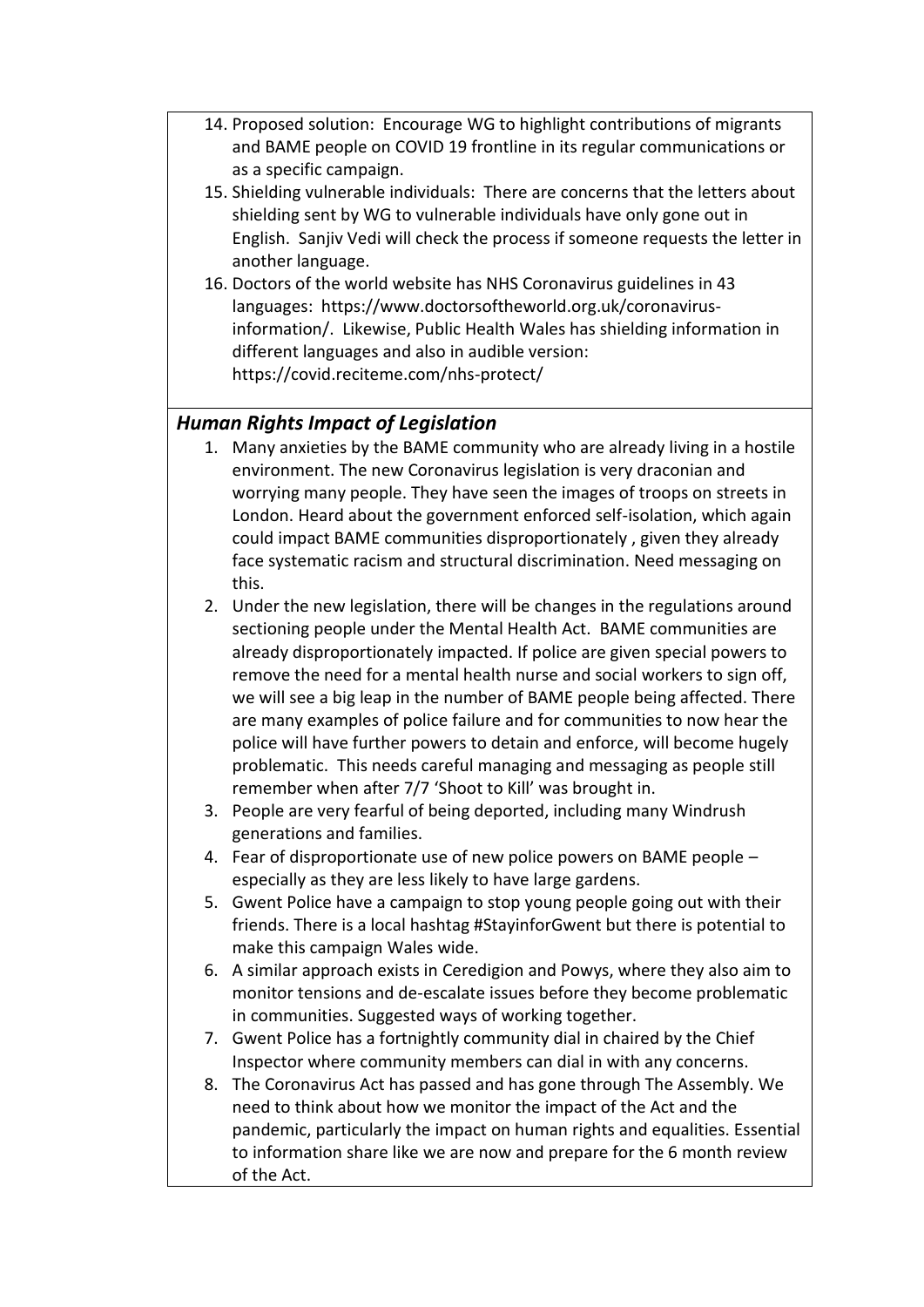- 9. The EHRC have made the decision to tell public bodies in Wales that they do not need to publish their strategic equality plans or their annual report by April 2020. This will be reviewed in October 2020
- 10. European Network against Racism (ENAR) is monitoring impact on Human Rights. #COVID19 is having an impact on racialised groups in Europe - If you, as a migrant, person of colour (this can include people of African, Arab, Asian, Caribbean, Latin American, Roma or Sinti descent) or belonging to a religious group, have been disproportionately affected or not protected by the measures taken by national authorities in the European Union, we want to hear your experiences and make them heard. If you are an organisation providing support to racialised communities, we also want to hear from you.  $\rightarrow$   $\rightarrow$  Fill in our short survey so that we can raise awareness about this situation:<https://bit.ly/2QIyp7y> [https://www.facebook.com/105583994022/posts/10157498685614023/?](https://www.facebook.com/105583994022/posts/10157498685614023/?d=n)  $d=n$

### *Proposed Solutions & Opportunities*

- 1. BAME led media channels which publish content in multiple languages.
- 2. Involve people in BAME communities. "This is a challenging period, but we are part of the solution. Let us work together to come out with positive solution."
- 3. Keep our eyes open to signifiers of hate crime. Point made that in the police community tensions dial-up in Swansea, the community support officer reported that hate crime has significantly dropped during this period. Though that is good news, there is a risk reporting has gone down.
- 4. Find additional allies with power who have common cause and work with them- for instance in trade unions and Commissioners such as Young Person's Commissioner or Future Generations Commissioner (who has power to request response to the question to public bodies about where their priorities are – and can make specific requests about policy guidelines or lack thereof).
- 5. There is a range of funding opportunities for community groups in response to Covid-19. Anyone who wants to be on Rocio's email list can drop their details in a chat here.
- 6. Important to recognise, celebrate and disseminate the positive and optimistic stories - EG - a local community member making visors for frontline workers; EG – the many BAME owned restaurants who are providing food to NHS workers at hospitals, inc. one who has adapted business model to have a fundraiser to be able to provide food
- 7. We must be sure to use this opportunity to share positive stories and positive role models.
- 8. Can Welsh Government do more to have a comms campaign to drive these messages?
- 9. Important to hold onto (and grow) the gains that emerge during this crisis
- 10. After lockdown finishes, what will be next steps?
- 11. An opportunity exists in pushing for better recognition and reward for work in current developing areas of new policy and legislation. Much of the